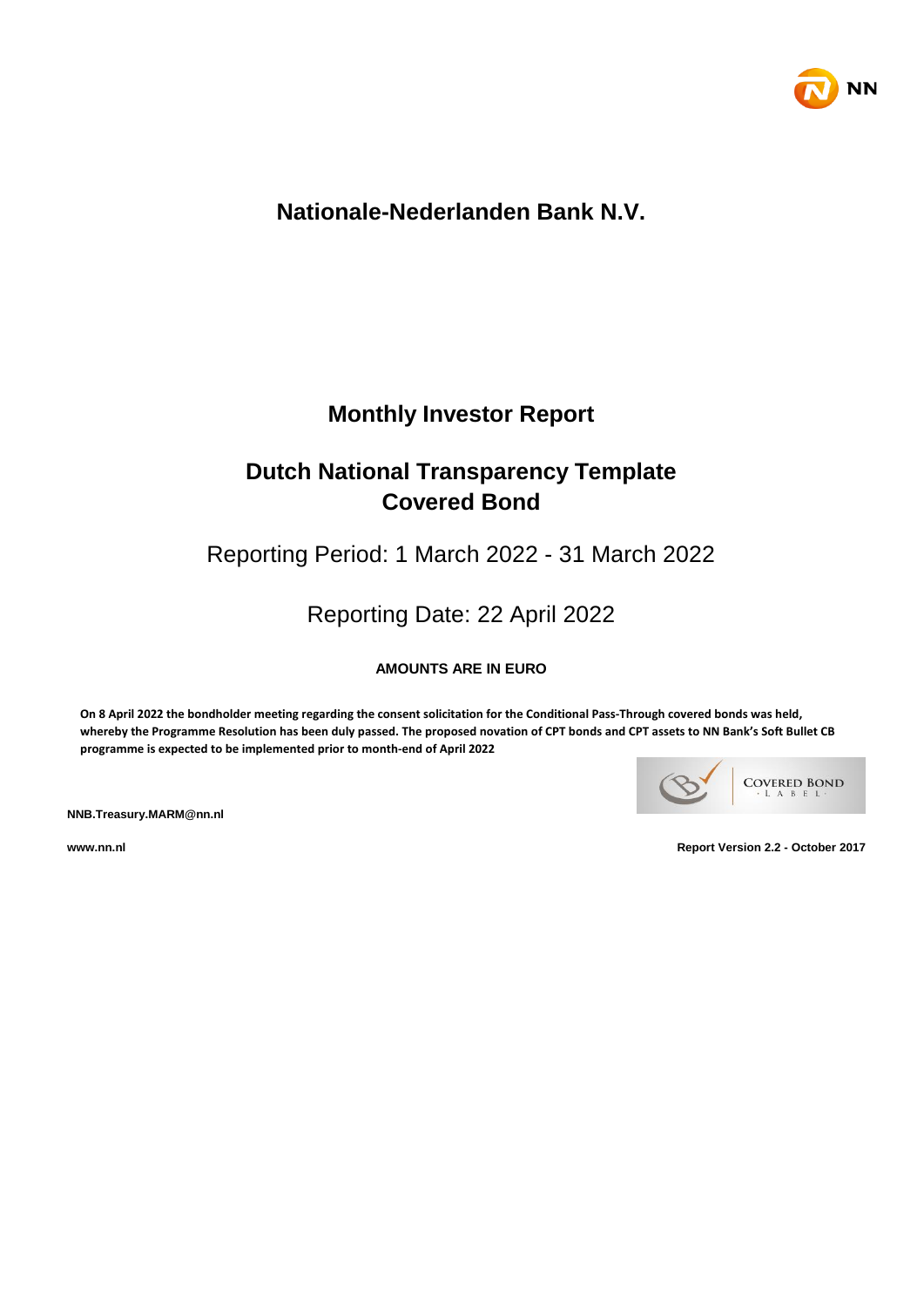#### **Table of Contents**

|                                                   | Page           |
|---------------------------------------------------|----------------|
| <b>Covered Bonds</b>                              | 3              |
| <b>Asset Cover Test</b>                           | $\overline{4}$ |
| <b>Counterparty Credit Ratings &amp; Triggers</b> | 5              |
| Ledgers & Investments                             | 6              |
| Regulatory Information                            | $\overline{7}$ |
| Stratifications                                   | 8              |
| Glossary                                          | 26             |
| Contact Information                               | 27             |

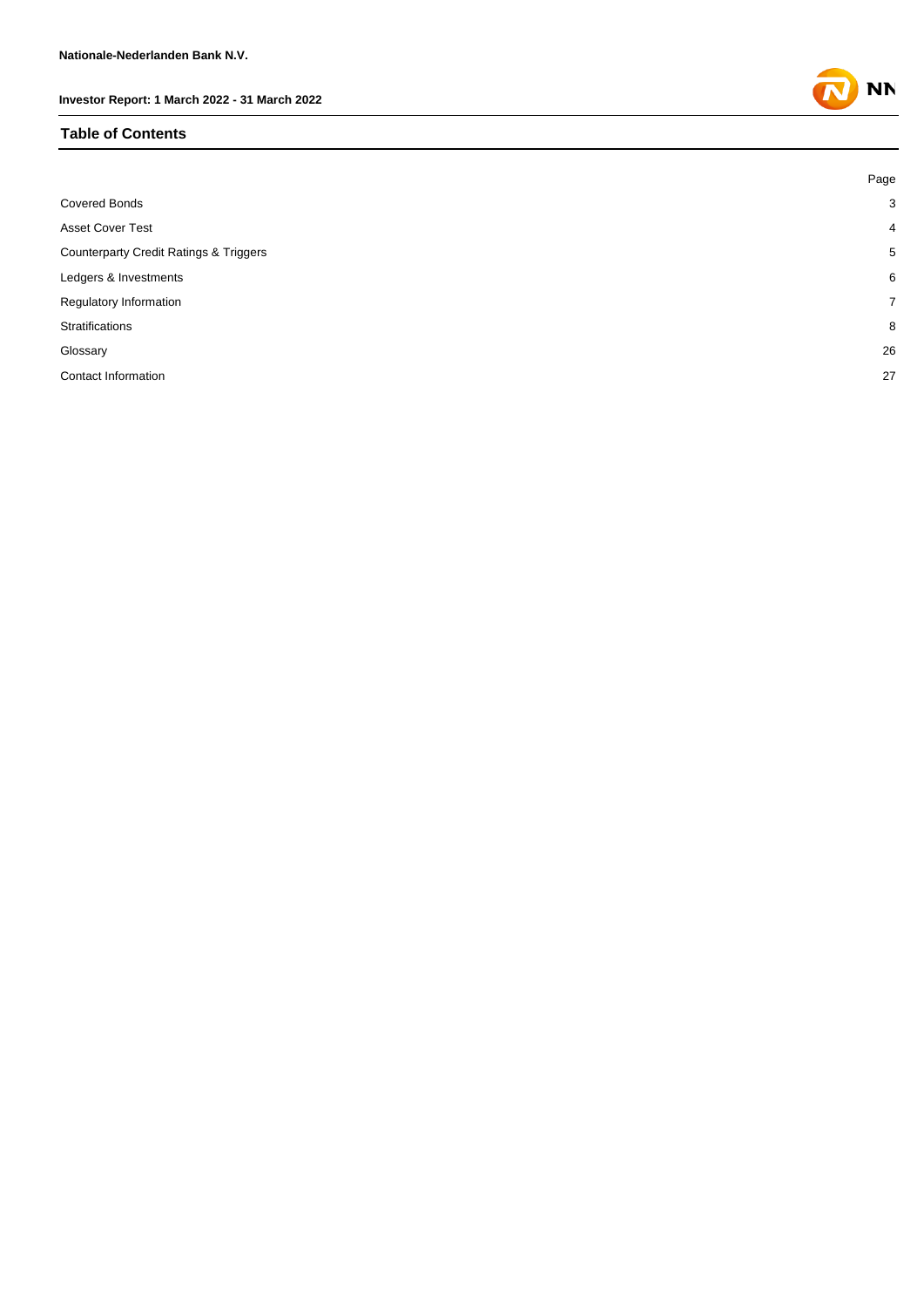

### **Covered Bonds**

| <b>Series</b>  | <b>IISIN</b> | Currency   | <b>Initial Principal</b><br>Balance* | Outstanding<br>Amount* | Coupon  | <b>Issuance</b><br>Date | <b>Maturity Date</b> | <b>IRS Counterparty</b> | Redemption<br>Type | <b>LCR HQLA</b><br>Category |
|----------------|--------------|------------|--------------------------------------|------------------------|---------|-------------------------|----------------------|-------------------------|--------------------|-----------------------------|
| SB CB Series 1 | NL0015436072 | <b>EUR</b> | 500,000,000                          | 500,000,000            | 0.0100% | 08-07-20                | 08-07-30             |                         | <b>Bullet</b>      |                             |
| SB CB Series 2 | NL0015614611 | <b>EUR</b> | 500,000,000                          | 500,000,000            | 0.0500% | 24-09-20                | 24-09-35             |                         | <b>Bullet</b>      |                             |
| SB CB Series 3 | NL00150002A1 | <b>EUR</b> | 250,000,000                          | 250,000,000            | 0.0500% | 12-11-20                | 12-11-40             |                         | <b>Bullet</b>      |                             |
| SB CB Series 4 | NL00150008B6 | <b>EUR</b> | 500,000,000                          | 500,000,000            | 0.3750% | 04-03-21                | 04-03-41             |                         | <b>Bullet</b>      |                             |

\* Amounts to be reported in the relevant currency, and also the euro-equivalent amounts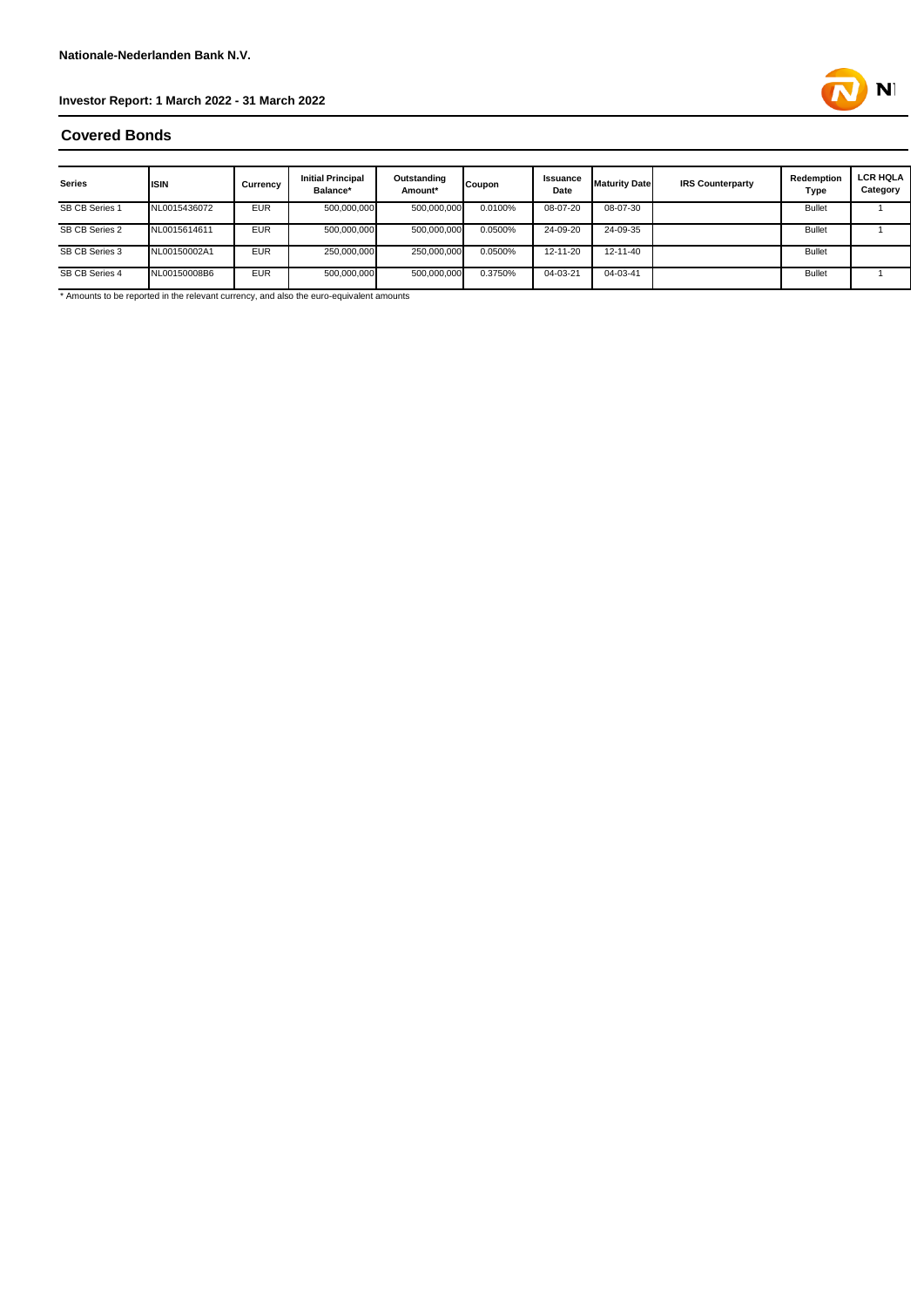### **Asset Cover Test**

| <b>Asset Cover Test</b>                     |                  |
|---------------------------------------------|------------------|
|                                             |                  |
| Α                                           | 1,876,100,493.88 |
| B                                           | 0.00             |
| C                                           | 1,300,000.00     |
| Z                                           | 0.00             |
|                                             |                  |
| $A+B+C-Z$                                   | 1,877,400,493.88 |
|                                             |                  |
| Outstanding bonds                           | 1,750,000,000.00 |
| Pass/Fail                                   | Pass             |
| <b>ACT Cover Ratio</b>                      | 107.28%          |
| Parameters                                  |                  |
| Asset percentage                            | 96.50%           |
| Cap LTV Cut-Off indexed valuation % non-NHG | 80.00%           |
| Cap LTV Cut-Off indexed valuation % NHG     | 80.00%           |
| % of Index Increases                        | 90.00%           |
| % of Index Decreases                        | 100.00%          |
| Reserve Fund                                | 951,500.00       |
| Supplemental Liquidity Reserve Amount       | 0.00             |
| <b>Deduction Set-Off</b>                    | 31,778,406.83    |
|                                             |                  |
| Ratings<br>S&P                              | AAA              |
|                                             |                  |
| Moody's<br>Fitch                            |                  |
|                                             |                  |
| Other                                       |                  |
| UCITS compliant                             | True             |
| CRR compliant                               | True             |
| <b>ECBC Label compliant</b>                 | True             |
| Overcollateralisation                       |                  |
| Legally required minimum OC                 | 5.00%            |
| Documented minimum OC                       | 0.00%            |
| Available Nominal OC                        | 12.26%           |

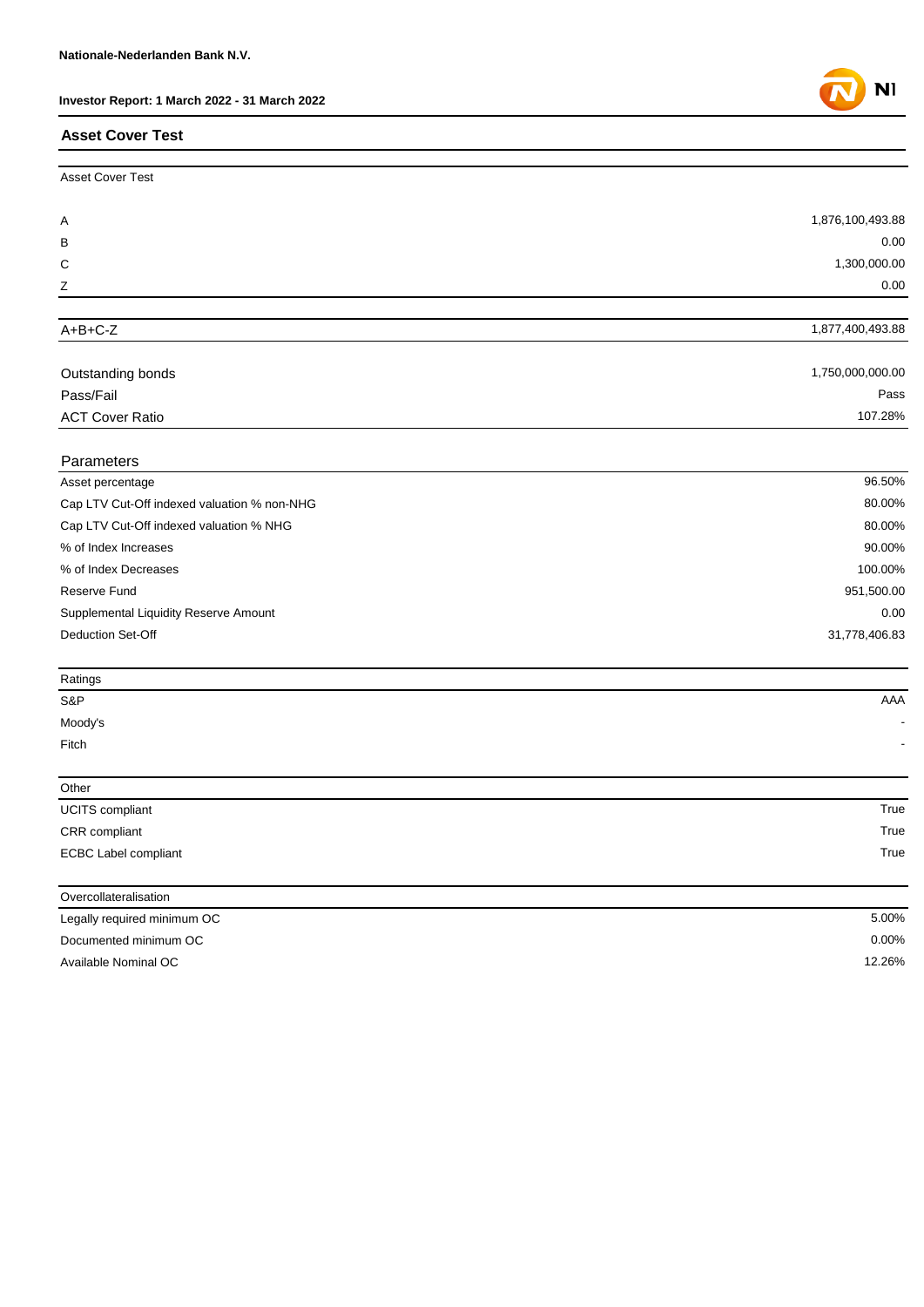

# **Counterparty Credit Ratings & Triggers**

|                           |                       | <b>S&amp;P (ST/LT)</b> |          | Moody's (ST/LT) |         | Fitch (ST/LT) |         | <b>DBRS (ST/LT)</b> |         |                                    |
|---------------------------|-----------------------|------------------------|----------|-----------------|---------|---------------|---------|---------------------|---------|------------------------------------|
| Role                      | Party                 | <b>Rating trigger</b>  | Current  | Rating          | Current | Rating        | Current | Rating              | Current | Consequence if breached*           |
|                           |                       |                        | rating   | trigger         | rating  | trigger       | rating  | trigger             | rating  |                                    |
| <b>CBC Account Bank</b>   | N.V. Bank Nederlandse | /BBB                   | / AAA    |                 |         |               |         |                     |         | Another party (with sufficient     |
|                           | Gemeenten             |                        |          |                 |         |               |         |                     |         | ratings) has to fulfill the CBC    |
|                           |                       |                        |          |                 |         |               |         |                     |         | Account Bank role or quarantee the |
|                           |                       |                        |          |                 |         |               |         |                     |         | relevant CBC Account Bank          |
|                           |                       |                        |          |                 |         |               |         |                     |         | obligations                        |
| <b>Issuer</b>             | Nationale-Nederlanden | $\sqrt{A}$             | $/A -$   |                 |         |               |         |                     |         | Reserve Account Trigger, minimal   |
|                           | Bank N.V.             |                        |          |                 |         |               |         |                     |         | required amount needs to be        |
|                           |                       |                        |          |                 |         |               |         |                     |         | posted on reserve fund account     |
| <b>Issuer</b>             | Nationale-Nederlanden | $A-2$ / BBB            | $A-1/A-$ |                 |         |               |         |                     |         | Set off retail savings at issuer   |
|                           | Bank N.V.             |                        |          |                 |         |               |         |                     |         | account above deposit guarantee    |
|                           |                       |                        |          |                 |         |               |         |                     |         | scheme                             |
| Seller Collection Account | ING Bank N.V.         | /BBB                   | $/A+$    |                 |         |               |         |                     |         | Open escrow account in the name    |
| Bank                      |                       |                        |          |                 |         |               |         |                     |         | of CBC and credit expected         |
|                           |                       |                        |          |                 |         |               |         |                     |         | cashflow amount on next            |
|                           |                       |                        |          |                 |         |               |         |                     |         | <b>Calculation Date</b>            |

\* Event is triggered if credit rating is below the rating as mentioned in the table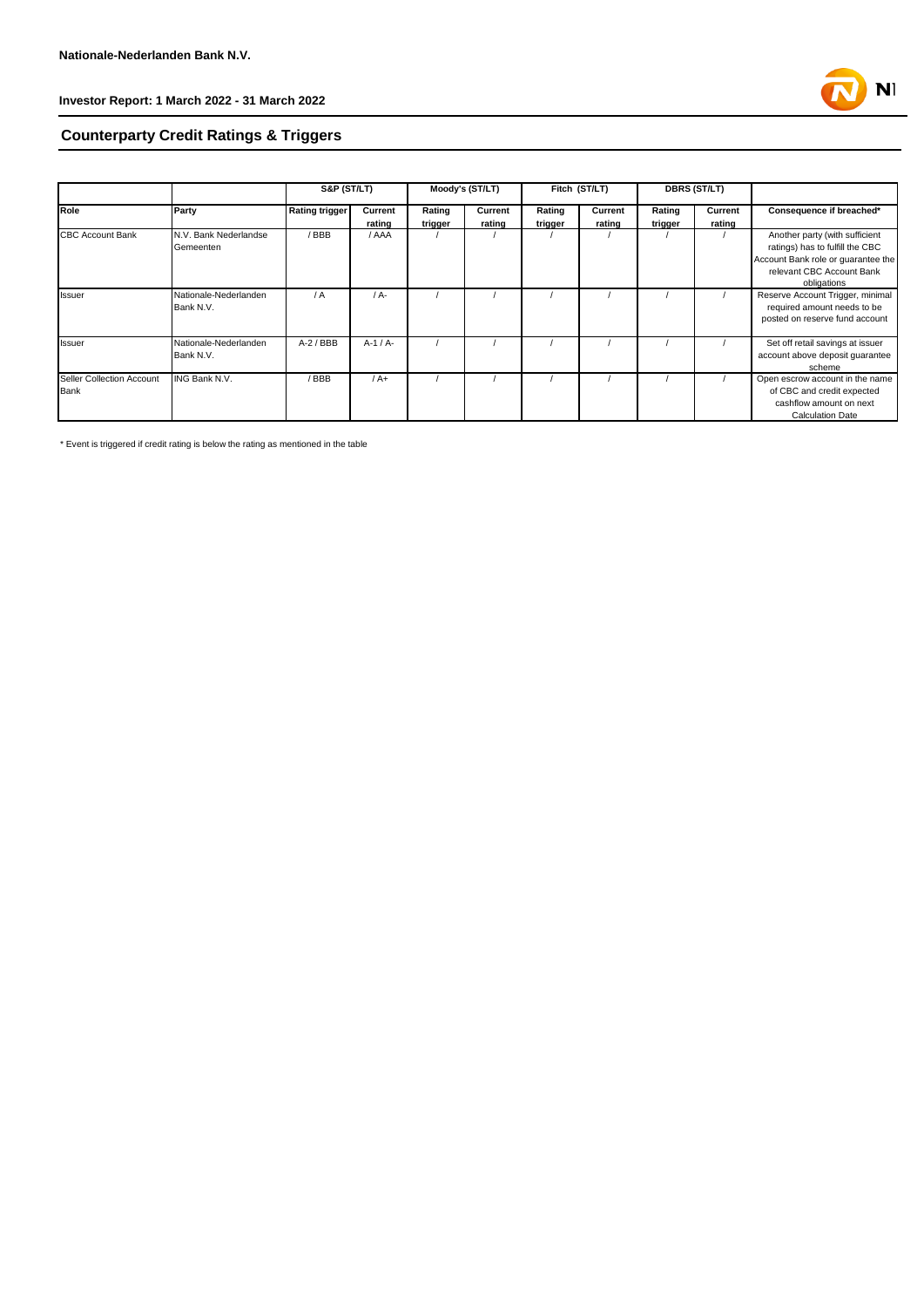# **Ledgers & Investments**

**Ledgers**

| Revenue Ledger          | 0.00         |
|-------------------------|--------------|
| <b>Principal Ledger</b> | 0.00         |
| Reserve Fund Ledger     | 1,300,000.00 |
| <b>Total</b>            | 1,300,000.00 |

#### **Investments**

| Substitution Assets Balance           | 0.00  |
|---------------------------------------|-------|
| <b>Authorised Investments Balance</b> | 0.00  |
| <b>Total</b>                          | 0.001 |

### **Liquidity Buffer**

| Outflows                          | 0.00 |
|-----------------------------------|------|
| <b>Required Liquidity Buffer</b>  | 0.00 |
|                                   |      |
| Inflows                           | 0.00 |
| Cash                              |      |
| <b>Bonds</b>                      |      |
| <b>Available Liquidity Buffer</b> | 0.00 |

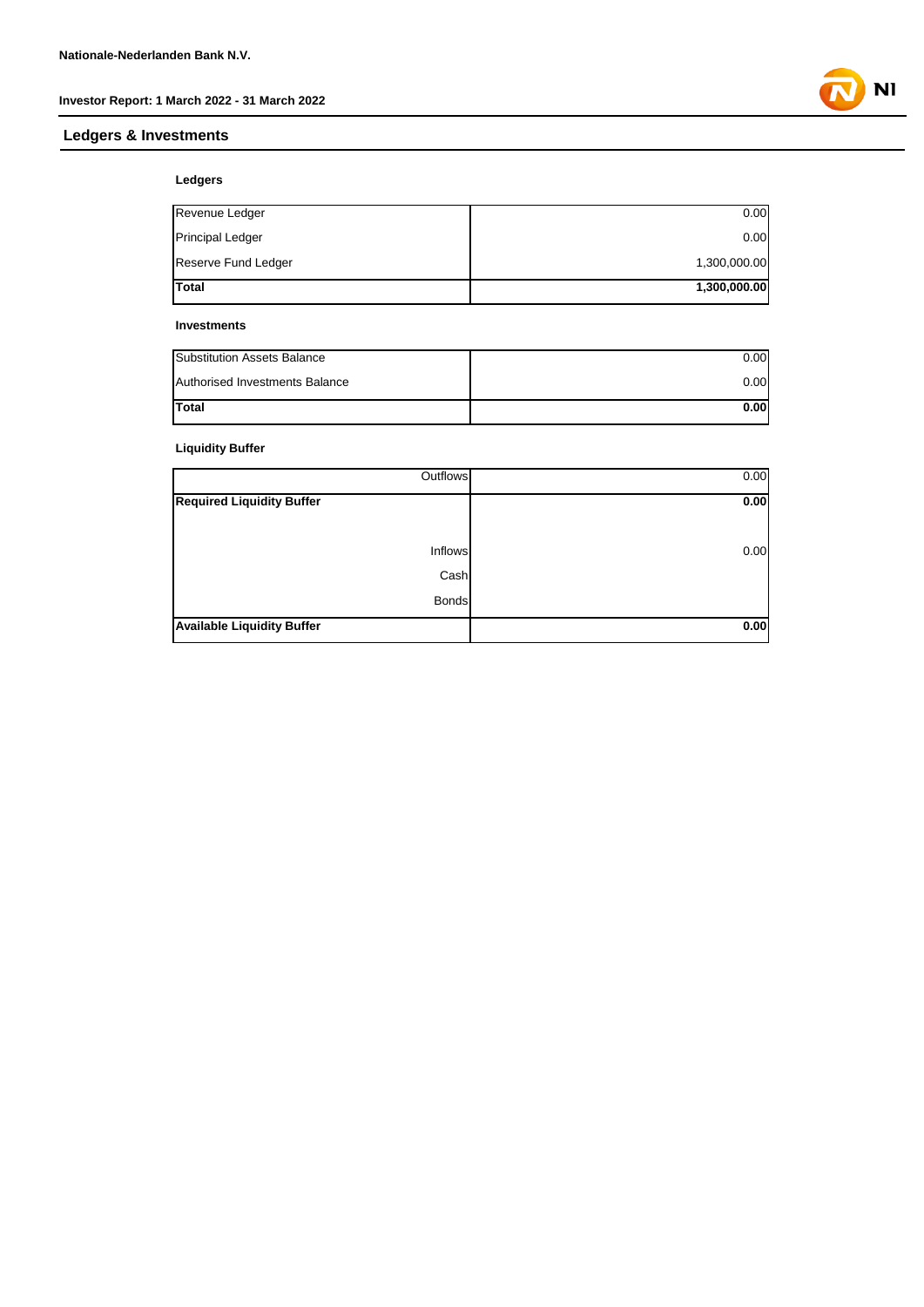#### **Regulatory Information**

#### **CRR Article 129**

**Article 129 CRR "Exposures in the form of covered bonds" (7) Exposures in the form of covered bonds are eligible for preferential treatment, provided that the institution investing in the covered bonds can demonstrate to the competent authorities that: (a)** it receives portfolio information at least on: (i) the value of the covered pool and outstanding covered bonds; *value of the cover pool* table Portfolio characteristics *value of the outstanding covered bonds* table Covered Bonds (ii) the geographical distribution and type of cover assets, loan size, interest rate and currency risks; *geographical distribution of cover assets* table 14 Geographical Distribution *type of cover assets* table Portfolio Characteristics *loan size* table 3 Outstanding Loan Amount *interest rate risk and currency risk* table Covered Bonds for coupon and currency information of the covered bonds table 10 Coupon for coupons of mortgages table Counterparty Ratings & Triggers for IRS/TRS information See base prospectus for information about hedging Only EUR denominated mortgages: see BP (iii) the maturity structure of cover assets and covered bonds; and *maturity structure of cover assets* table 6 Legal Maturity *maturity structure of covered bonds* table Covered Bonds (iv) the percentage of loans more than ninety days past due; table Delinquencies (b) the issuer makes the information referred to in point (a) available to the institution at least semi annually. table Portfolio Characteristics

#### **Overcollateralisation**

Nominal OC table Asset Cover Test Legally required minimum OC table Asset Cover Test Documented minimum OC table Asset Cover Test

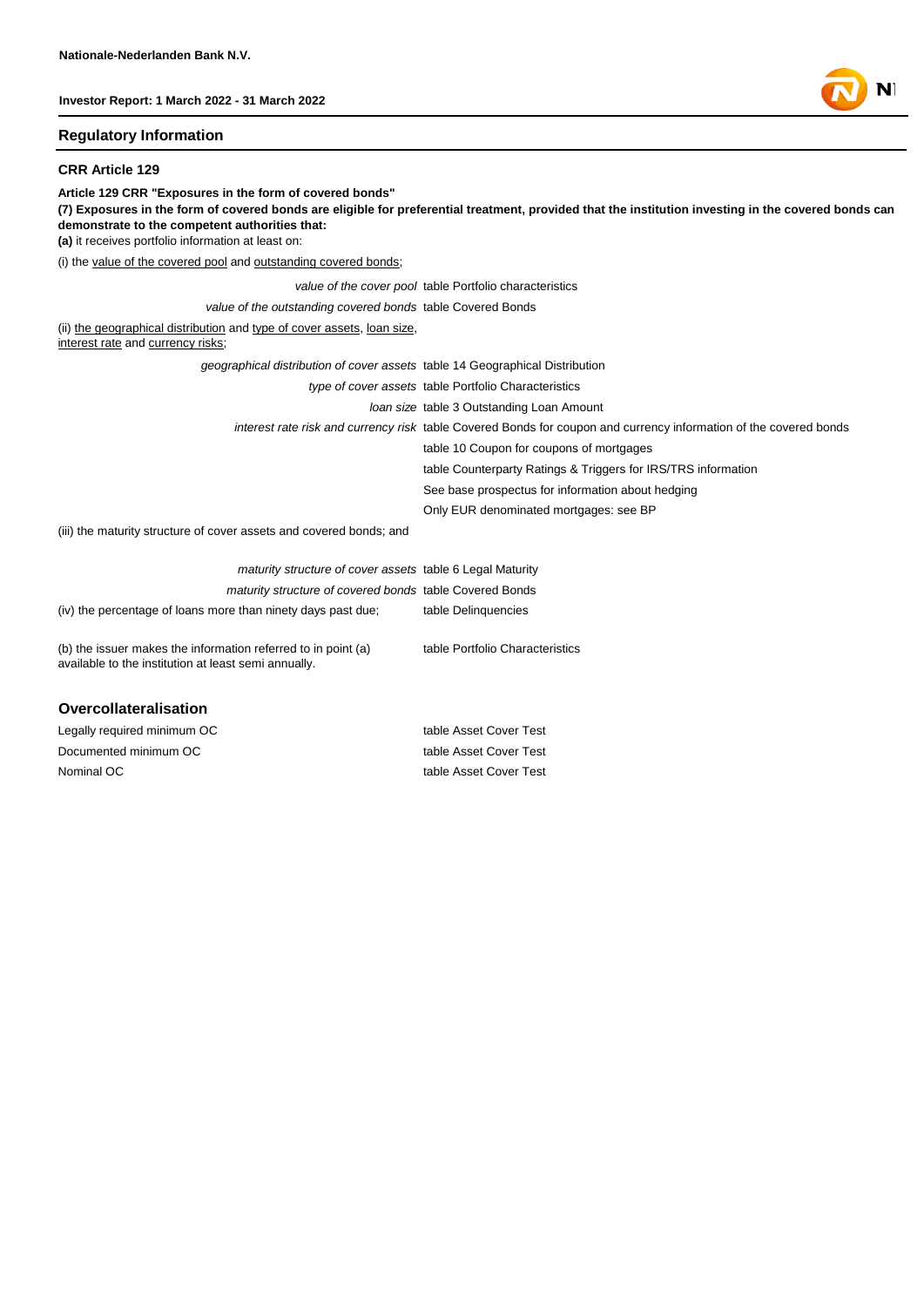### **Stratifications**

### **Portfolio Characteristics**

| Principal amount                                             | 2,109,146,620.49            |
|--------------------------------------------------------------|-----------------------------|
| Value of saving deposits                                     | 145,931,114.81              |
| Net principal balance                                        | 1,963,215,505.68            |
| <b>Construction Deposits</b>                                 | 4,049,452.42                |
| Net principal balance excl. Construction and Saving Deposits | 1,959,166,053.26            |
|                                                              |                             |
| Number of loans                                              | 8,982                       |
| Number of loanparts                                          | 20,797                      |
| Average principal balance (borrower)                         | 218,572.20                  |
| Average principal balance (loanpart)                         | 94,398.98                   |
| Weighted average current interest rate                       | 2.539%                      |
| Weighted average maturity (in years)                         | 30.58                       |
| Weighted average remaining time to interest reset (in years) | 11.67                       |
| Weighted average seasoning (in years)                        | 7.75                        |
| Weighted average CLTOMV                                      | 74.953%                     |
| Weighted average CLTIMV                                      | 51.222%                     |
| Maximum current interest rate                                | 6.55%                       |
| Minimum current interest rate                                | 0.74%                       |
|                                                              |                             |
| Type of cover assets:                                        | Dutch Residential Mortgages |
| Currency Portfolio:                                          | <b>EUR</b>                  |

Frequency of publication National Transparancy Template: Monthly and the content of the content of the content of the content of the content of the content of the content of the content of the content of the content of the

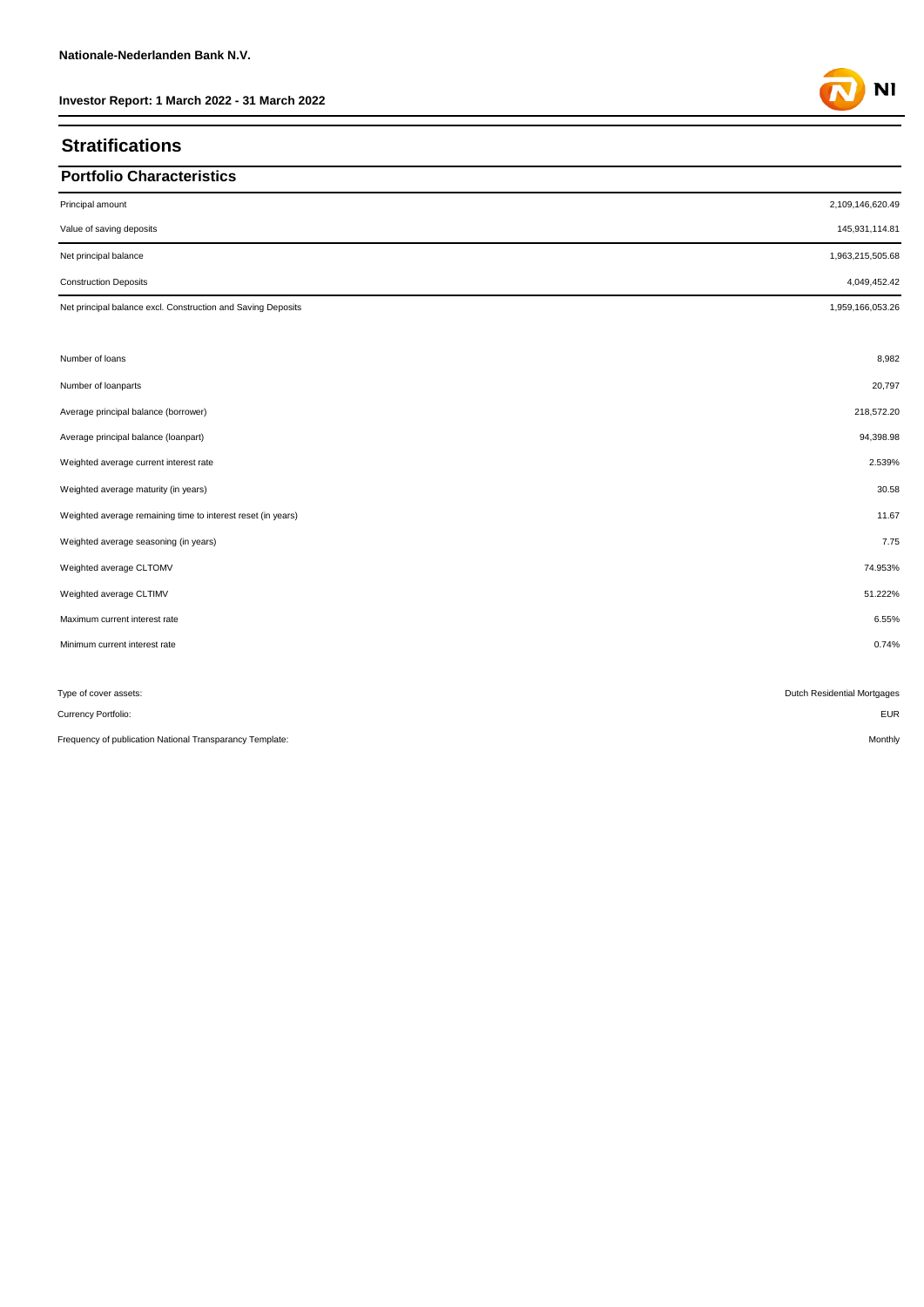# **1. Delinquencies**

| From $(>)$ | Until $($ <= $)$ | <b>Arrears Amount</b> | Aggregate               | % of Total | Nr of Mortgage | % of Total | Weighted              | Weighted | Weighted               |
|------------|------------------|-----------------------|-------------------------|------------|----------------|------------|-----------------------|----------|------------------------|
|            |                  |                       | <b>Outstanding Not.</b> |            | Loans          |            | <b>Average Coupon</b> |          | Average Average CLTIMV |
|            |                  |                       | Amount                  |            |                |            |                       | Maturity |                        |
|            | Performing       | 0.00                  | 959,153,781.75          | 99.793%    | 8,963          | 99.788%    | 2.54%                 | 30.57    | 51.11%                 |
| $\leq$     | 30 days          | 5,524.21              | 3,248,778.47            | 0.165%     | 14             | 0.156%     | 2.173%                | 38.63    | 56.47%                 |
| 30 days    | 60 days          | 3,720.09              | 812,945.46              | 0.041%     | 5              | 0.056%     | 2.115%                | 29.65    | 59.77%                 |
| 60 days    | 90 days          | 0.00                  | 0.00                    | 0.00%      | 0              | 0.00%      | 0.00%                 | 0.00     | 0.00%                  |
| 90 days    | 120 days         | 0.00                  | 0.00                    | 0.00%      | 0              | 0.00%      | 0.00%                 | 0.00     | 0.00%                  |
| 120 days   | 150 days         | 0.00                  | 0.00                    | 0.00%      | 0              | 0.00%      | 0.00%                 | 0.00     | 0.00%                  |
| 150 days   | 180 days         | 0.00                  | 0.00                    | 0.00%      | 0              | 0.00%      | 0.00%                 | 0.00     | 0.00%                  |
| 180 days   | $\geq$           | 0.00                  | 0.00                    | 0.00%      | 0              | 0.00%      | 0.00%                 | 0.00     | 0.00%                  |
|            | Total            | 9,244.30              | 1,963,215,505.68        | 100.00%    | 8,982          | 100.00%    | 2.539%                | 30.58    | 51.222%                |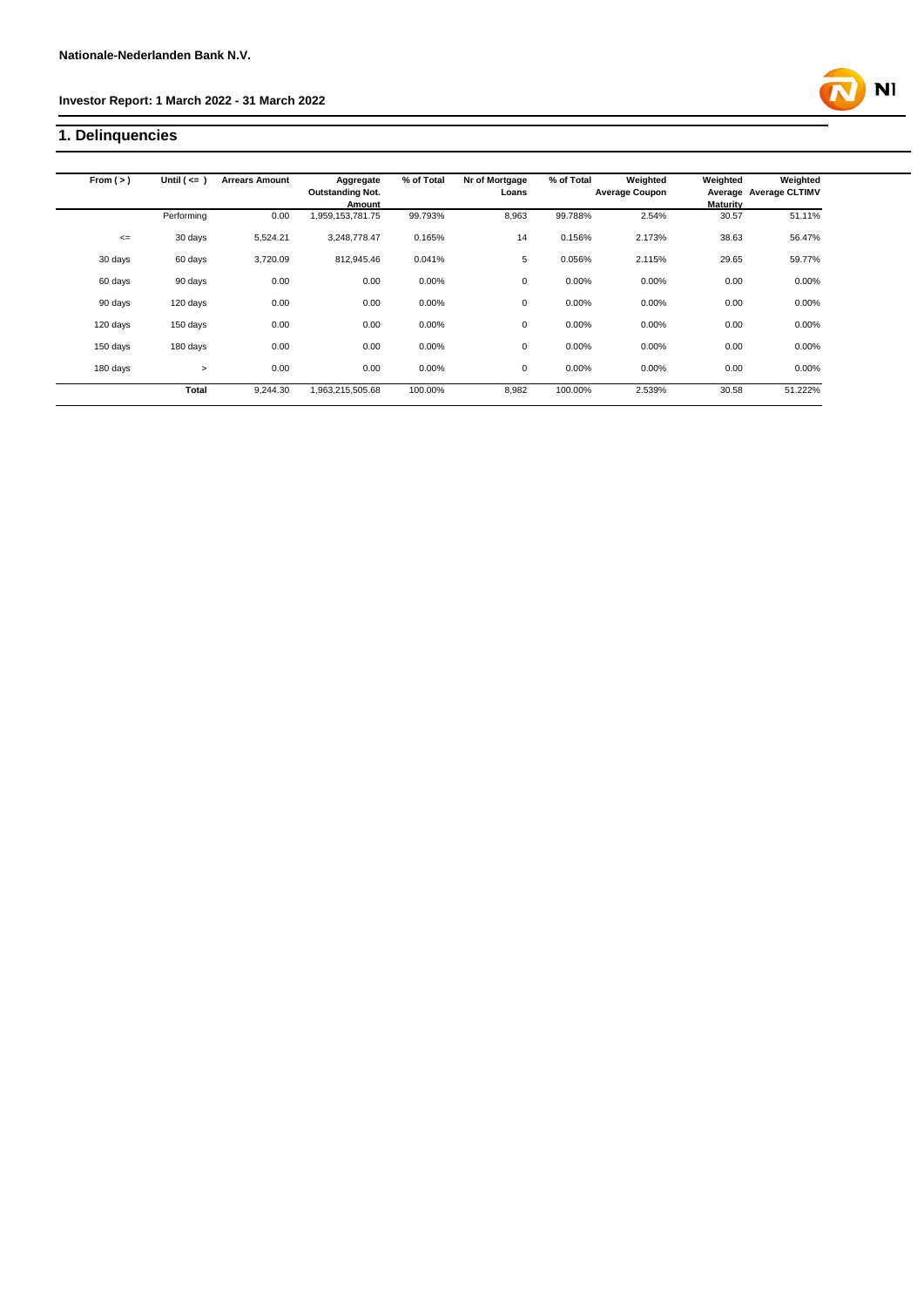# **2. Redemption Type**

| Description          |       | <b>Aggregate Outstanding Amount</b> | % of Total | Nr of Loanparts |         | Coupon | % of Total Weighted Average Weighted Average Weighted average<br><b>Maturity</b> | <b>CLtIMV</b> |
|----------------------|-------|-------------------------------------|------------|-----------------|---------|--------|----------------------------------------------------------------------------------|---------------|
|                      |       |                                     |            |                 |         |        |                                                                                  |               |
| Annuity              |       | 719,333,185.57                      | 36.641%    | 7,590           | 36.496% | 2.384% | 24.95                                                                            | 56.469%       |
| <b>Bank Savings</b>  |       | 334,433,842.29                      | 17.035%    | 3,451           | 16.594% | 2.93%  | 15.64                                                                            | 48.335%       |
| Investment           |       | 54,009,036.80                       | 2.751%     | 300             | 1.443%  | 2.51%  | 14.47                                                                            | 52.635%       |
| <b>Interest Only</b> |       | 746.815.332.52                      | 38.04%     | 8,002           | 38.477% | 2.522% | 46.20                                                                            | 48.06%        |
| Linear               |       | 38.705.442.07                       | 1.972%     | 480             | 2.308%  | 2.282% | 24.19                                                                            | 51.625%       |
| Life                 |       | 57,233,853.56                       | 2.915%     | 679             | 3.265%  | 2.543% | 8.60                                                                             | 44.118%       |
| Savings              |       | 12.684.812.87                       | 0.646%     | 295             | 1.418%  | 2.931% | 11.52                                                                            | 40.82%        |
|                      | Total | 1,963,215,505.68                    | 100.00%    | 20,797          | 100.00% | 2.539% | 30.58                                                                            | 51.222%       |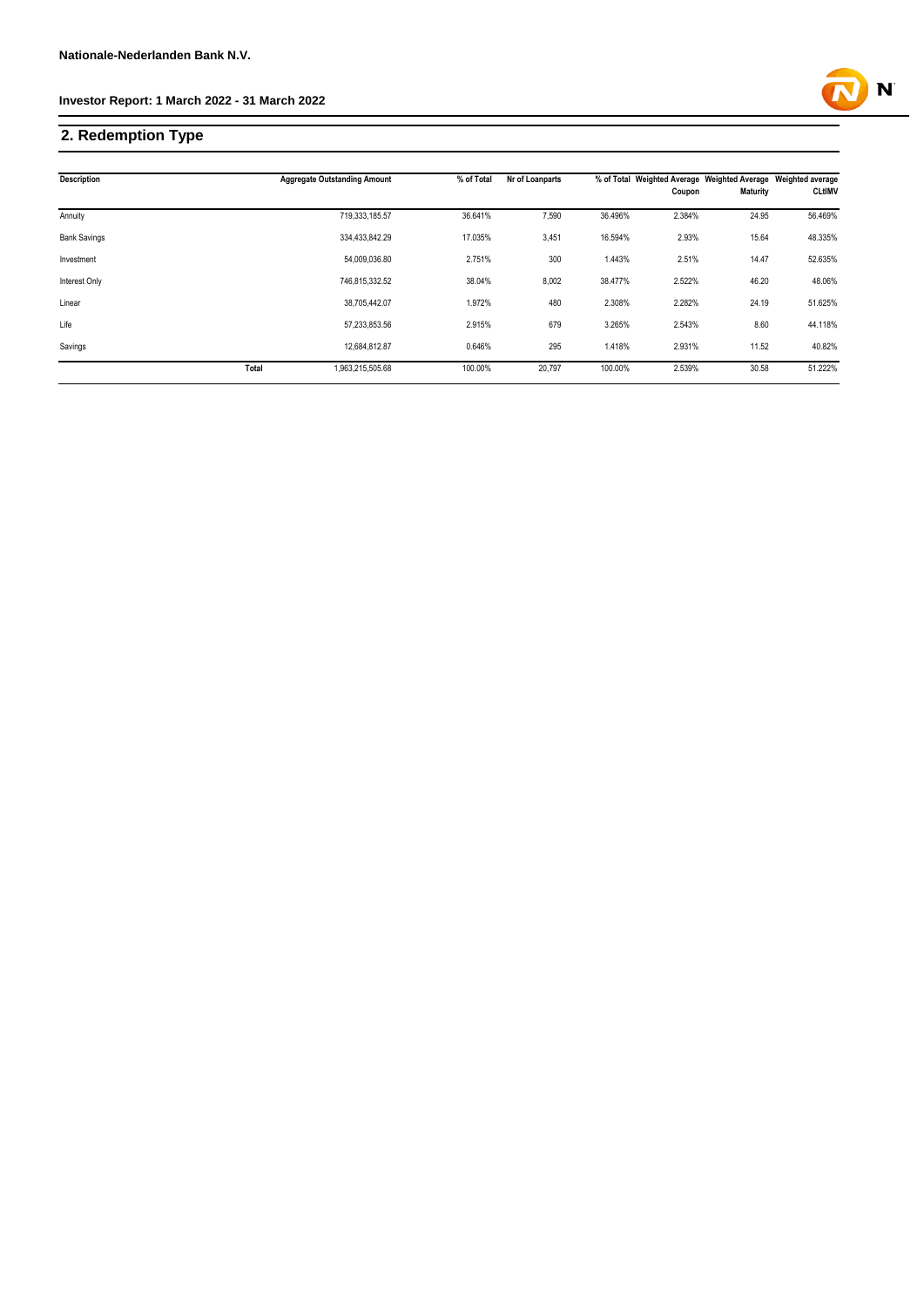# **3. Outstanding Loan Amount**

| From $(>)$ - Until $(<=)$ |       | <b>Aggregate Outstanding Amount</b> | % of Total | Nr of Loans |         | Coupon | % of Total Weighted Average Weighted Average Weighted average<br><b>Maturity</b> | <b>CLtIMV</b> |
|---------------------------|-------|-------------------------------------|------------|-------------|---------|--------|----------------------------------------------------------------------------------|---------------|
| $= 25.000$                |       | 184, 143.87                         | 0.009%     | 14          | 0.156%  | 3.266% | 30.41                                                                            | 5.729%        |
| $25,000 - 50,000$         |       | 3,014,153.73                        | 0.154%     | 71          | 0.79%   | 2.427% | 36.80                                                                            | 12.396%       |
| $50,000 - 75,000$         |       | 30,221,944.03                       | 1.539%     | 480         | 5.344%  | 2.563% | 43.54                                                                            | 20.609%       |
| 75,000 - 100,000          |       | 57,560,013.43                       | 2.932%     | 650         | 7.237%  | 2.601% | 37.20                                                                            | 30.613%       |
| 100,000 - 150,000         |       | 220, 151, 437.02                    | 11.214%    | 1,739       | 19.361% | 2.549% | 33.60                                                                            | 41.572%       |
| 150,000 - 200,000         |       | 323,598,018.52                      | 16.483%    | 1,850       | 20.597% | 2.519% | 31.55                                                                            | 48.694%       |
| 200,000 - 250,000         |       | 332,308,482.44                      | 16.927%    | 1,483       | 16.511% | 2.513% | 29.55                                                                            | 52.843%       |
| 250,000 - 300,000         |       | 269,397,971.39                      | 13.722%    | 987         | 10.989% | 2.545% | 29.92                                                                            | 54.369%       |
| 300,000 - 350,000         |       | 203,574,933.88                      | 10.369%    | 629         | 7.003%  | 2.566% | 28.83                                                                            | 56.112%       |
| 350,000 - 400,000         |       | 135,761,238.52                      | 6.915%     | 364         | 4.053%  | 2.618% | 28.22                                                                            | 55.792%       |
| 400,000 - 450,000         |       | 94,862,616.23                       | 4.832%     | 224         | 2.494%  | 2.513% | 29.53                                                                            | 55.941%       |
| 450,000 - 500,000         |       | 69,296,697.13                       | 3.53%      | 147         | 1.637%  | 2.594% | 28.16                                                                            | 55.865%       |
| 500,000 - 550,000         |       | 53,506,079.27                       | 2.725%     | 102         | 1.136%  | 2.505% | 29.20                                                                            | 56.709%       |
| 550,000 - 600,000         |       | 37,276,428.21                       | 1.899%     | 65          | 0.724%  | 2.542% | 29.85                                                                            | 57.271%       |
| 600,000 - 650,000         |       | 26, 156, 431.69                     | 1.332%     | 42          | 0.468%  | 2.256% | 30.48                                                                            | 56.917%       |
| 650,000 - 700,000         |       | 19,533,502.37                       | 0.995%     | 29          | 0.323%  | 2.433% | 28.23                                                                            | 58.152%       |
| 700,000 - 750,000         |       | 19,625,900.38                       | 1.00%      | 27          | 0.301%  | 2.454% | 28.87                                                                            | 57.077%       |
| 750,000 - 800,000         |       | 17,905,301.02                       | 0.912%     | 23          | 0.256%  | 2.653% | 26.31                                                                            | 56.739%       |
| 800,000 - 850,000         |       | 14,888,736.88                       | 0.758%     | 18          | 0.20%   | 2.603% | 30.38                                                                            | 59.742%       |
| 850,000 - 900,000         |       | 13,952,137.27                       | 0.711%     | 16          | 0.178%  | 2.597% | 32.68                                                                            | 55.142%       |
| $900,000 - 950,000$       |       | 16,593,039.00                       | 0.845%     | 18          | 0.20%   | 2.502% | 27.68                                                                            | 60.475%       |
| 950,000 - 1,000,000       |       | 3,846,299.40                        | 0.196%     | $\sqrt{4}$  | 0.045%  | 2.399% | 24.31                                                                            | 65.832%       |
| > 1.000.000               |       |                                     |            |             |         |        |                                                                                  |               |
| Unknown                   |       |                                     |            |             |         |        |                                                                                  |               |
|                           | Total | 1,963,215,505.68                    | 100.00%    | 8,982       | 100.00% | 2.539% | 30.58                                                                            | 51.222%       |
| Average<br>296,051        |       |                                     |            |             |         |        |                                                                                  |               |

| Average | 296,051 |
|---------|---------|
| Minimum | 5,000   |
| Maximum | 970,412 |

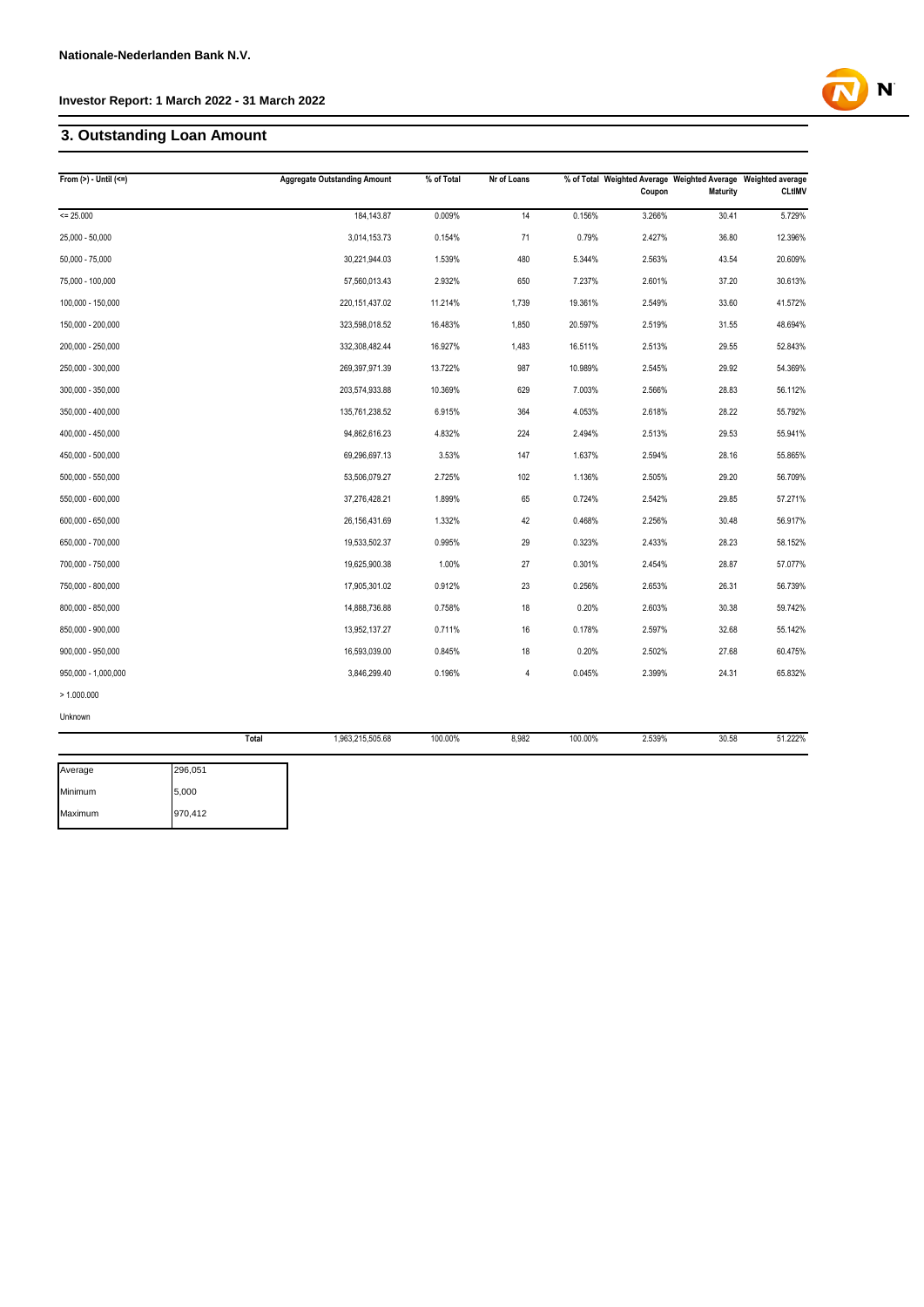# **4. Origination Year**

| From $(>=) -$ Until $($         | <b>Aggregate Outstanding Amount</b> | % of Total | Nr of Loanparts |         | Coupon | % of Total Weighted Average Weighted Average Weighted average<br><b>Maturity</b> | <b>CLtIMV</b> |
|---------------------------------|-------------------------------------|------------|-----------------|---------|--------|----------------------------------------------------------------------------------|---------------|
| < 1995                          | 3,507,362.54                        | 0.179%     | 66              | 0.317%  | 2.588% | 54.77                                                                            | 21.089%       |
| 1995 - 1996                     | 1,434,411.35                        | 0.073%     | 34              | 0.163%  | 2.461% | 59.12                                                                            | 21.87%        |
| 1996 - 1997                     | 3,592,818.77                        | 0.183%     | 84              | 0.404%  | 2.478% | 43.50                                                                            | 23.418%       |
| 1997 - 1998                     | 5,712,219.06                        | 0.291%     | 129             | 0.62%   | 2.765% | 42.09                                                                            | 27.566%       |
| 1998 - 1999                     | 10,523,697.89                       | 0.536%     | 173             | 0.832%  | 2.678% | 34.56                                                                            | 33.962%       |
| 1999 - 2000                     | 17,683,320.82                       | 0.901%     | 308             | 1.481%  | 2.483% | 45.31                                                                            | 32.457%       |
| 2000 - 2001                     | 9,509,257.58                        | 0.484%     | 145             | 0.697%  | 2.123% | 43.39                                                                            | 31.892%       |
| 2001 - 2002                     | 11,812,270.52                       | 0.602%     | 160             | 0.769%  | 2.486% | 50.25                                                                            | 34.418%       |
| 2002 - 2003                     | 10,686,727.64                       | 0.544%     | 146             | 0.702%  | 2.731% | 51.16                                                                            | 38.204%       |
| 2003 - 2004                     | 18, 128, 177. 14                    | 0.923%     | 210             | 1.01%   | 2.592% | 49.18                                                                            | 40.191%       |
| 2004 - 2005                     | 26,854,027.08                       | 1.368%     | 335             | 1.611%  | 2.493% | 50.06                                                                            | 41.677%       |
| 2005 - 2006                     | 46,690,885.70                       | 2.378%     | 498             | 2.395%  | 2.441% | 42.17                                                                            | 44.066%       |
| 2006 - 2007                     | 44,984,963.23                       | 2.291%     | 462             | 2.221%  | 2.69%  | 36.52                                                                            | 48.708%       |
| 2007 - 2008                     | 21,389,001.44                       | 1.089%     | 292             | 1.404%  | 2.823% | 51.08                                                                            | 46.175%       |
| 2008 - 2009                     | 56,852,246.85                       | 2.896%     | 511             | 2.457%  | 2.55%  | 48.38                                                                            | 50.082%       |
| 2009 - 2010                     | 93,753,051.13                       | 4.775%     | 743             | 3.573%  | 2.65%  | 32.79                                                                            | 52.084%       |
| 2010 - 2011                     | 79,407,839.33                       | 4.045%     | 708             | 3.404%  | 2.062% | 41.08                                                                            | 47.029%       |
| 2011 - 2012                     | 121,400,650.74                      | 6.184%     | 1,219           | 5.861%  | 2.346% | 47.97                                                                            | 45.785%       |
| 2012 - 2013                     | 115,537,752.34                      | 5.885%     | 1,326           | 6.376%  | 3.137% | 38.15                                                                            | 44.232%       |
| 2013 - 2014                     | 123,995,126.30                      | 6.316%     | 1,510           | 7.261%  | 3.283% | 19.33                                                                            | 42.276%       |
| 2014 - 2015                     | 56,948,086.18                       | 2.901%     | 586             | 2.818%  | 3.081% | 20.80                                                                            | 43.169%       |
| 2015 - 2016                     | 40,986,233.38                       | 2.088%     | 475             | 2.284%  | 2.809% | 21.07                                                                            | 45.669%       |
| 2016 - 2017                     | 167,040,790.21                      | 8.509%     | 1,667           | 8.016%  | 2.699% | 23.06                                                                            | 49.105%       |
| 2017 - 2018                     | 134,365,946.30                      | 6.844%     | 1,310           | 6.299%  | 2.614% | 22.87                                                                            | 51.736%       |
| 2018 - 2019                     | 247,921,206.68                      | 12.628%    | 2,206           | 10.607% | 2.508% | 25.02                                                                            | 58.227%       |
| 2019 - 2020                     | 408,295,118.92                      | 20.797%    | 4,123           | 19.825% | 2.217% | 25.97                                                                            | 60.494%       |
| 2020 - 2021                     | 46,415,605.28                       | 2.364%     | 717             | 3.448%  | 1.919% | 25.54                                                                            | 58.611%       |
| 2021 - 2022                     | 31,639,209.03                       | 1.612%     | 562             | 2.702%  | 1.785% | 26.80                                                                            | 62.165%       |
| $2022 >=$                       | 6,147,502.25                        | 0.313%     | 92              | 0.442%  | 1.721% | 28.73                                                                            | 64.733%       |
| Unknown                         |                                     |            |                 |         |        |                                                                                  |               |
|                                 | Total<br>1,963,215,505.68           | 100.00%    | 20,797          | 100.00% | 2.539% | 30.58                                                                            | 51.222%       |
| <b>Weighted Average</b><br>2014 |                                     |            |                 |         |        |                                                                                  |               |

Minimum Maximum 1992 2022

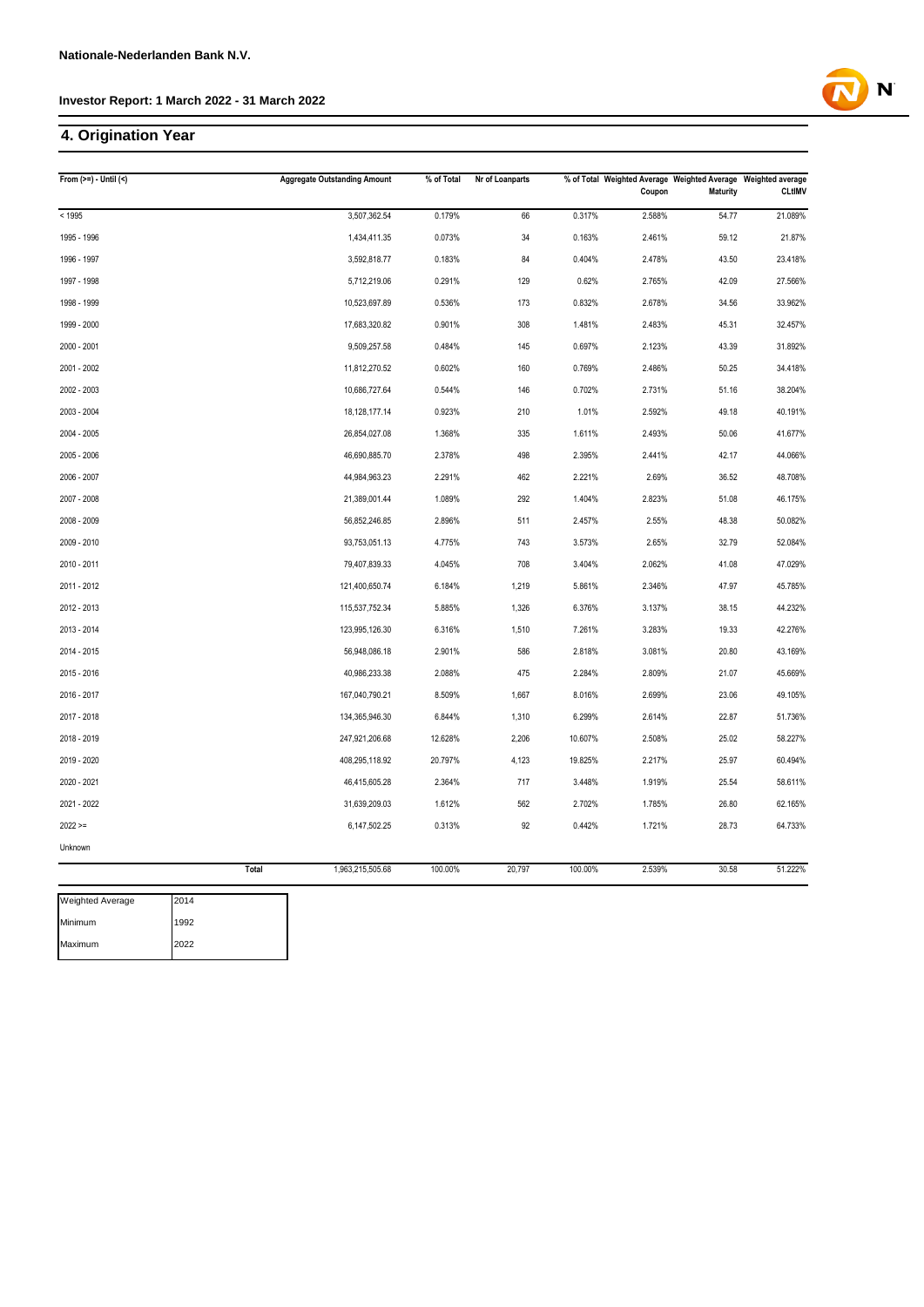

# **5. Seasoning**

| From $(>=) -$ Until $($ |         | <b>Aggregate Outstanding Amount</b> | % of Total | Nr of Loanparts |         | Coupon | % of Total Weighted Average Weighted Average Weighted average<br><b>Maturity</b> | <b>CLtIMV</b> |
|-------------------------|---------|-------------------------------------|------------|-----------------|---------|--------|----------------------------------------------------------------------------------|---------------|
| 1 Year                  |         | 27,999,129.49                       | 1.426%     | 481             | 2.313%  | 1.778% | 27.16                                                                            | 64.716%       |
| 1 Year - 2 Years        |         | 29,073,336.58                       | 1.481%     | 544             | 2.616%  | 1.976% | 25.60                                                                            | 57.64%        |
| 2 Years - 3 Years       |         | 375,814,394.56                      | 19.143%    | 3,939           | 18.94%  | 2.121% | 26.06                                                                            | 60.422%       |
| 3 Years - 4 Years       |         | 248, 144, 991.53                    | 12.64%     | 2,211           | 10.631% | 2.55%  | 25.28                                                                            | 59.16%        |
| 4 Years - 5 Years       |         | 127,676,925.63                      | 6.503%     | 1,206           | 5.799%  | 2.554% | 23.63                                                                            | 54.052%       |
| 5 Years - 6 Years       |         | 211,289,322.14                      | 10.762%    | 2,033           | 9.775%  | 2.648% | 23.06                                                                            | 49.974%       |
| 6 Years - 7 Years       |         | 52,817,006.55                       | 2.69%      | 633             | 3.044%  | 2.83%  | 21.32                                                                            | 46.599%       |
| 7 Years - 8 Years       |         | 49,609,409.91                       | 2.527%     | 497             | 2.39%   | 3.072% | 21.08                                                                            | 43.762%       |
| 8 Years - 9 Years       |         | 113,087,231.94                      | 5.76%      | 1,340           | 6.443%  | 3.183% | 19.79                                                                            | 42.213%       |
| 9 Years - 10 Years      |         | 118,653,862.33                      | 6.044%     | 1,388           | 6.674%  | 3.359% | 31.23                                                                            | 44.095%       |
| 10 Years - 11 Years     |         | 100,727,099.24                      | 5.131%     | 1,089           | 5.236%  | 2.389% | 48.21                                                                            | 45.142%       |
| 11 Years - 12 Years     |         | 105,713,768.78                      | 5.385%     | 977             | 4.698%  | 2.186% | 45.05                                                                            | 45.949%       |
| 12 Years - 13 Years     |         | 72,997,736.48                       | 3.718%     | 582             | 2.798%  | 2.408% | 33.82                                                                            | 51.148%       |
| 13 Years - 14 Years     |         | 89,645,600.80                       | 4.566%     | 732             | 3.52%   | 2.662% | 40.69                                                                            | 51.283%       |
| 14 Years - 15 Years     |         | 20,701,613.85                       | 1.054%     | 284             | 1.366%  | 2.711% | 53.82                                                                            | 47.428%       |
| 15 Years - 16 Years     |         | 38,573,775.26                       | 1.965%     | 430             | 2.068%  | 2.783% | 39.00                                                                            | 48.231%       |
| 16 Years - 17 Years     |         | 49,858,916.37                       | 2.54%      | 494             | 2.375%  | 2.447% | 39.16                                                                            | 45.954%       |
| 17 Years - 18 Years     |         | 31,823,678.59                       | 1.621%     | 404             | 1.943%  | 2.503% | 47.69                                                                            | 41.625%       |
| 18 Years - 19 Years     |         | 20,729,954.85                       | 1.056%     | 234             | 1.125%  | 2.516% | 51.10                                                                            | 40.756%       |
| 19 Years - 20 Years     |         | 11,883,002.83                       | 0.605%     | 159             | 0.765%  | 2.823% | 49.20                                                                            | 39.796%       |
| 20 Years - 21 Years     |         | 12,374,135.82                       | 0.63%      | 165             | 0.793%  | 2.467% | 51.86                                                                            | 34.77%        |
| 21 Years - 22 Years     |         | 8,292,730.68                        | 0.422%     | 138             | 0.664%  | 2.165% | 41.84                                                                            | 29.45%        |
| 22 Years - 23 Years     |         | 15,970,161.57                       | 0.813%     | 267             | 1.284%  | 2.465% | 47.23                                                                            | 32.553%       |
| 23 Years - 24 Years     |         | 12,742,970.19                       | 0.649%     | 218             | 1.048%  | 2.487% | 37.85                                                                            | 34.612%       |
| 24 Years - 25 Years     |         | 7,109,280.89                        | 0.362%     | 136             | 0.654%  | 2.912% | 37.40                                                                            | 30.16%        |
| 25 Years - 26 Years     |         | 4,297,059.44                        | 0.219%     | 95              | 0.457%  | 2.50%  | 44.88                                                                            | 24.243%       |
| 26 Years - 27 Years     |         | 1,934,034.63                        | 0.099%     | 50              | 0.24%   | 2.383% | 52.63                                                                            | 22.481%       |
| 27 Years - 28 Years     |         | 1,721,036.89                        | 0.088%     | 31              | 0.149%  | 2.484% | 60.07                                                                            | 16.417%       |
| 28 Years - 29 Years     |         | 1,190,439.82                        | 0.061%     | 24              | 0.115%  | 3.109% | 54.18                                                                            | 25.669%       |
| 29 Years - 30 Years     |         | 747,177.89                          | 0.038%     | 14              | 0.067%  | 1.927% | 47.32                                                                            | 25.222%       |
| $30$ Years $>=$         |         | 15,720.15                           | 0.001%     | $\overline{2}$  | 0.01%   | 1.45%  | 56.05                                                                            | 21.881%       |
| Unknown                 |         |                                     |            |                 |         |        |                                                                                  |               |
|                         | Total   | 1,963,215,505.68                    | 100.00%    | 20,797          | 100.00% | 2.539% | 30.58                                                                            | 51.222%       |
| Weighted Average        | 8 Years |                                     |            |                 |         |        |                                                                                  |               |

| Minimum | 0 Years  |
|---------|----------|
| Maximum | 30 Years |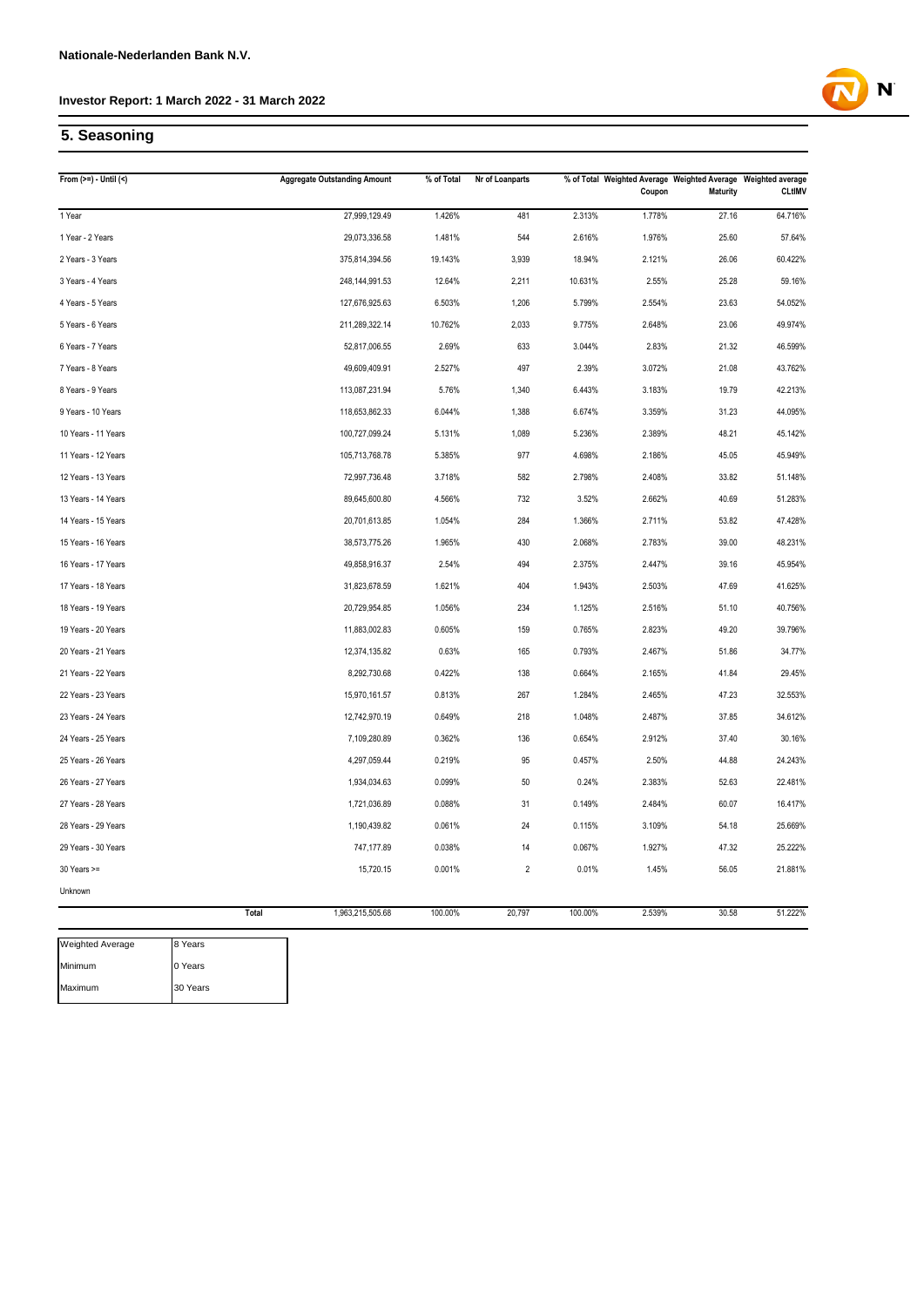# **6. Legal Maturity**

| From $(>=) -$ Until $($ |       | <b>Aggregate Outstanding Amount</b> | % of Total | Nr of Loanparts |         | Coupon | % of Total Weighted Average Weighted Average Weighted average<br><b>Maturity</b> | <b>CLtIMV</b> |
|-------------------------|-------|-------------------------------------|------------|-----------------|---------|--------|----------------------------------------------------------------------------------|---------------|
| $2015 - 2020$           |       |                                     |            |                 |         |        |                                                                                  |               |
| 2020 - 2025             |       | 7,274,626.63                        | 0.371%     | 187             | 0.899%  | 2.527% | 1.63                                                                             | 33.769%       |
| 2025 - 2030             |       | 39,471,482.32                       | 2.011%     | 773             | 3.717%  | 2.682% | 5.87                                                                             | 37.314%       |
| 2030 - 2035             |       | 123,950,429.48                      | 6.314%     | 1,716           | 8.251%  | 2.869% | 10.51                                                                            | 42.376%       |
| 2035 - 2040             |       | 233,378,092.08                      | 11.888%    | 2,159           | 10.381% | 2.77%  | 15.43                                                                            | 51.16%        |
| 2040 - 2045             |       | 328,995,869.65                      | 16.758%    | 3,333           | 16.026% | 2.845% | 20.52                                                                            | 48.279%       |
| 2045 - 2050             |       | 859,895,311.57                      | 43.80%     | 7,905           | 38.01%  | 2.408% | 26.03                                                                            | 57.165%       |
| 2050 - 2055             |       | 61,210,952.44                       | 3.118%     | 1,003           | 4.823%  | 1.676% | 28.62                                                                            | 60.664%       |
| 2055 - 2060             |       |                                     |            |                 |         |        |                                                                                  |               |
| 2060 - 2065             |       |                                     |            |                 |         |        |                                                                                  |               |
| 2065 - 2070             |       |                                     |            |                 |         |        |                                                                                  |               |
| 2070 - 2075             |       |                                     |            |                 |         |        |                                                                                  |               |
| 2075 - 2080             |       |                                     |            |                 |         |        |                                                                                  |               |
| 2080 - 2085             |       |                                     |            |                 |         |        |                                                                                  |               |
| 2085 - 2090             |       |                                     |            |                 |         |        |                                                                                  |               |
| 2090 - 2095             |       |                                     |            |                 |         |        |                                                                                  |               |
| 2095 - 2100             |       | 309,038,741.51                      | 15.741%    | 3,721           | 17.892% | 2.426% | 77.67                                                                            | 41.733%       |
| $2100 >=$               |       |                                     |            |                 |         |        |                                                                                  |               |
| Unknown                 |       |                                     |            |                 |         |        |                                                                                  |               |
|                         | Total | 1,963,215,505.68                    | 100.00%    | 20,797          | 100.00% | 2.539% | 30.58                                                                            | 51.222%       |
| Weighted Average        | 2052  |                                     |            |                 |         |        |                                                                                  |               |
| Minimum                 | 2022  |                                     |            |                 |         |        |                                                                                  |               |
| Maximum                 | 2099  |                                     |            |                 |         |        |                                                                                  |               |

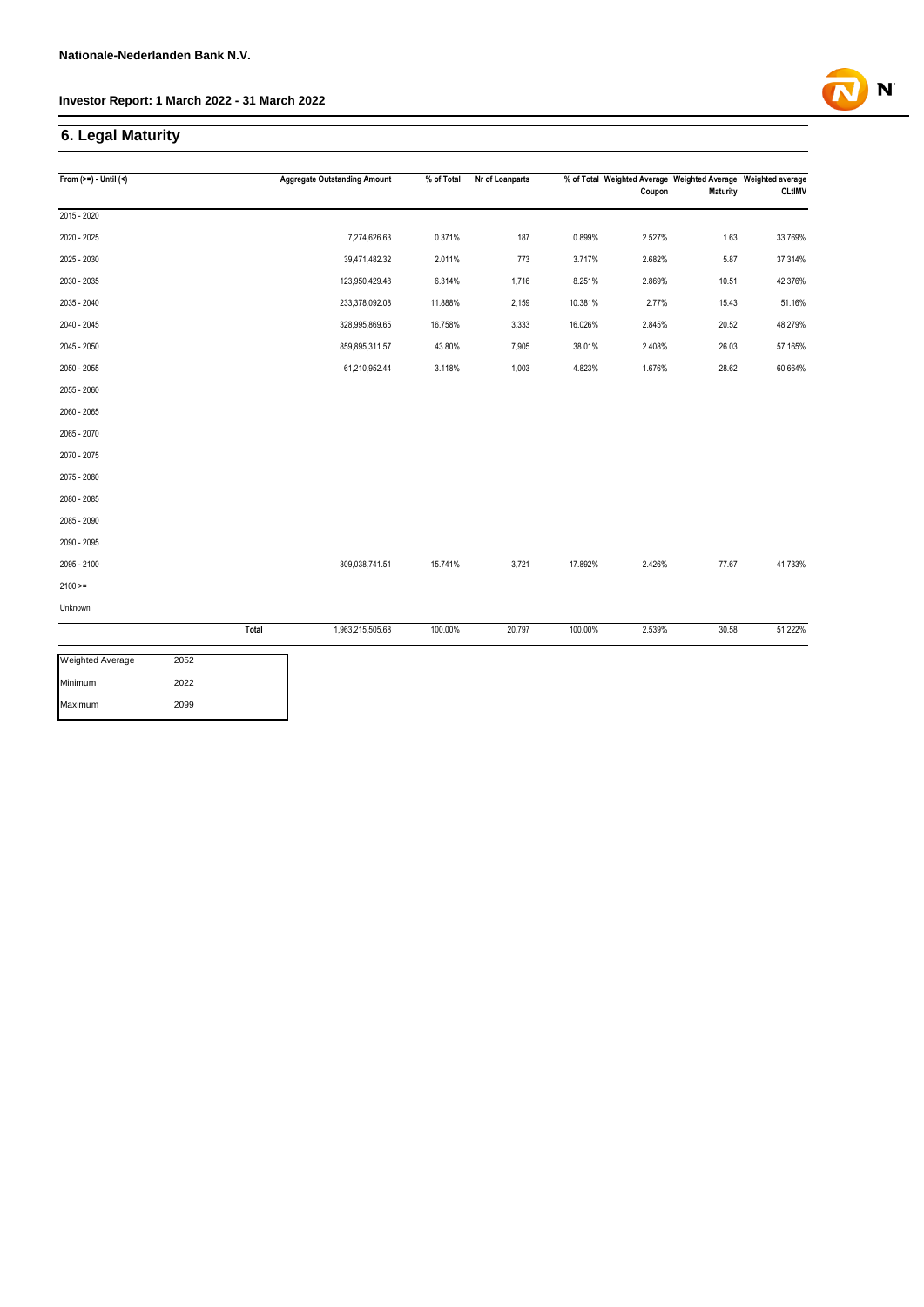# **7. Remaining Tenor**

| From $(>=) -$ Until $($ | <b>Aggregate Outstanding Amount</b> | % of Total | Nr of Loanparts |         | % of Total Weighted Average Weighted Average Weighted average<br>Coupon | <b>Maturity</b> | <b>CLtIMV</b> |
|-------------------------|-------------------------------------|------------|-----------------|---------|-------------------------------------------------------------------------|-----------------|---------------|
| < 0 Year                |                                     |            |                 |         |                                                                         |                 |               |
| 0 Year - 1 Year         | 1,631,675.32                        | 0.083%     | 42              | 0.202%  | 2.377%                                                                  | 0.39            | 38.984%       |
| 1 Year - 2 Years        | 2,595,379.98                        | 0.132%     | 74              | 0.356%  | 2.381%                                                                  | 1.56            | 31.299%       |
| 2 Years - 3 Years       | 3,579,763.67                        | 0.182%     | 86              | 0.414%  | 2.799%                                                                  | 2.41            | 33.912%       |
| 3 Years - 4 Years       | 3,347,025.18                        | 0.17%      | 94              | 0.452%  | 2.525%                                                                  | 3.44            | 36.159%       |
| 4 Years - 5 Years       | 6, 184, 254. 48                     | 0.315%     | 127             | 0.611%  | 2.671%                                                                  | 4.46            | 37.289%       |
| 5 Years - 6 Years       | 8,706,523.52                        | 0.443%     | 169             | 0.813%  | 2.836%                                                                  | 5.51            | 35.986%       |
| 6 Years - 7 Years       | 10,733,488.27                       | 0.547%     | 188             | 0.904%  | 2.698%                                                                  | 6.53            | 39.28%        |
| 7 Years - 8 Years       | 11,880,427.74                       | 0.605%     | 214             | 1.029%  | 2.598%                                                                  | 7.40            | 36.755%       |
| 8 Years - 9 Years       | 19,350,465.78                       | 0.986%     | 288             | 1.385%  | 2.653%                                                                  | 8.55            | 37.87%        |
| 9 Years - 10 Years      | 26,213,770.51                       | 1.335%     | 390             | 1.875%  | 2.802%                                                                  | 9.45            | 42.14%        |
| 10 Years - 11 Years     | 23, 124, 357. 16                    | 1.178%     | 322             | 1.548%  | 3.176%                                                                  | 10.48           | 41.95%        |
| 11 Years - 12 Years     | 29,406,332.57                       | 1.498%     | 369             | 1.774%  | 2.958%                                                                  | 11.46           | 44.144%       |
| 12 Years - 13 Years     | 30,736,407.39                       | 1.566%     | 406             | 1.952%  | 2.707%                                                                  | 12.46           | 44.644%       |
| 13 Years - 14 Years     | 53,545,809.04                       | 2.727%     | 495             | 2.38%   | 2.609%                                                                  | 13.47           | 48.859%       |
| 14 Years - 15 Years     | 40,495,859.77                       | 2.063%     | 426             | 2.048%  | 2.952%                                                                  | 14.38           | 49.096%       |
| 15 Years - 16 Years     | 21,196,901.67                       | 1.08%      | 233             | 1.12%   | 3.123%                                                                  | 15.44           | 48.465%       |
| 16 Years - 17 Years     | 58,200,595.77                       | 2.965%     | 499             | 2.399%  | 2.768%                                                                  | 16.56           | 53.225%       |
| 17 Years - 18 Years     | 65,055,240.27                       | 3.314%     | 516             | 2.481%  | 2.59%                                                                   | 17.39           | 54.469%       |
| 18 Years - 19 Years     | 50,936,489.44                       | 2.595%     | 430             | 2.068%  | 2.252%                                                                  | 18.48           | 52.626%       |
| 19 Years - 20 Years     | 42,105,742.93                       | 2.145%     | 404             | 1.943%  | 2.511%                                                                  | 19.43           | 52.807%       |
| 20 Years - 21 Years     | 69,668,307.58                       | 3.549%     | 750             | 3.606%  | 3.314%                                                                  | 20.56           | 48.217%       |
| 21 Years - 22 Years     | 108,767,627.65                      | 5.54%      | 1,221           | 5.871%  | 3.013%                                                                  | 21.42           | 44.661%       |
| 22 Years - 23 Years     | 54,056,963.56                       | 2.753%     | 517             | 2.486%  | 2.80%                                                                   | 22.39           | 47.328%       |
| 23 Years - 24 Years     | 50,285,683.52                       | 2.561%     | 521             | 2.505%  | 2.584%                                                                  | 23.48           | 50.658%       |
| 24 Years - 25 Years     | 190,099,970.00                      | 9.683%     | 1,699           | 8.169%  | 2.599%                                                                  | 24.52           | 51.127%       |
| 25 Years - 26 Years     | 94,078,979.54                       | 4.792%     | 845             | 4.063%  | 2.498%                                                                  | 25.52           | 54.527%       |
| 26 Years - 27 Years     | 215, 147, 126.60                    | 10.959%    | 1,820           | 8.751%  | 2.52%                                                                   | 26.38           | 59.646%       |
| 27 Years - 28 Years     | 321,750,102.72                      | 16.389%    | 3,161           | 15.199% | 2.121%                                                                  | 27.43           | 61.216%       |
| 28 Years - 29 Years     | 18,171,978.14                       | 0.926%     | 376             | 1.808%  | 1.722%                                                                  | 28.47           | 57.579%       |
| 29 Years - 30 Years     | 23,123,514.40                       | 1.178%     | 394             | 1.895%  | 1.59%                                                                   | 29.45           | 63.675%       |
| $30$ Years $>=$         | 309,038,741.51                      | 15.741%    | 3,721           | 17.892% | 2.426%                                                                  | 77.67           | 41.733%       |
| Unknown                 |                                     |            |                 |         |                                                                         |                 |               |
| Total                   | 1,963,215,505.68                    | 100.00%    | 20,797          | 100.00% | 2.539%                                                                  | 30.58           | 51.222%       |



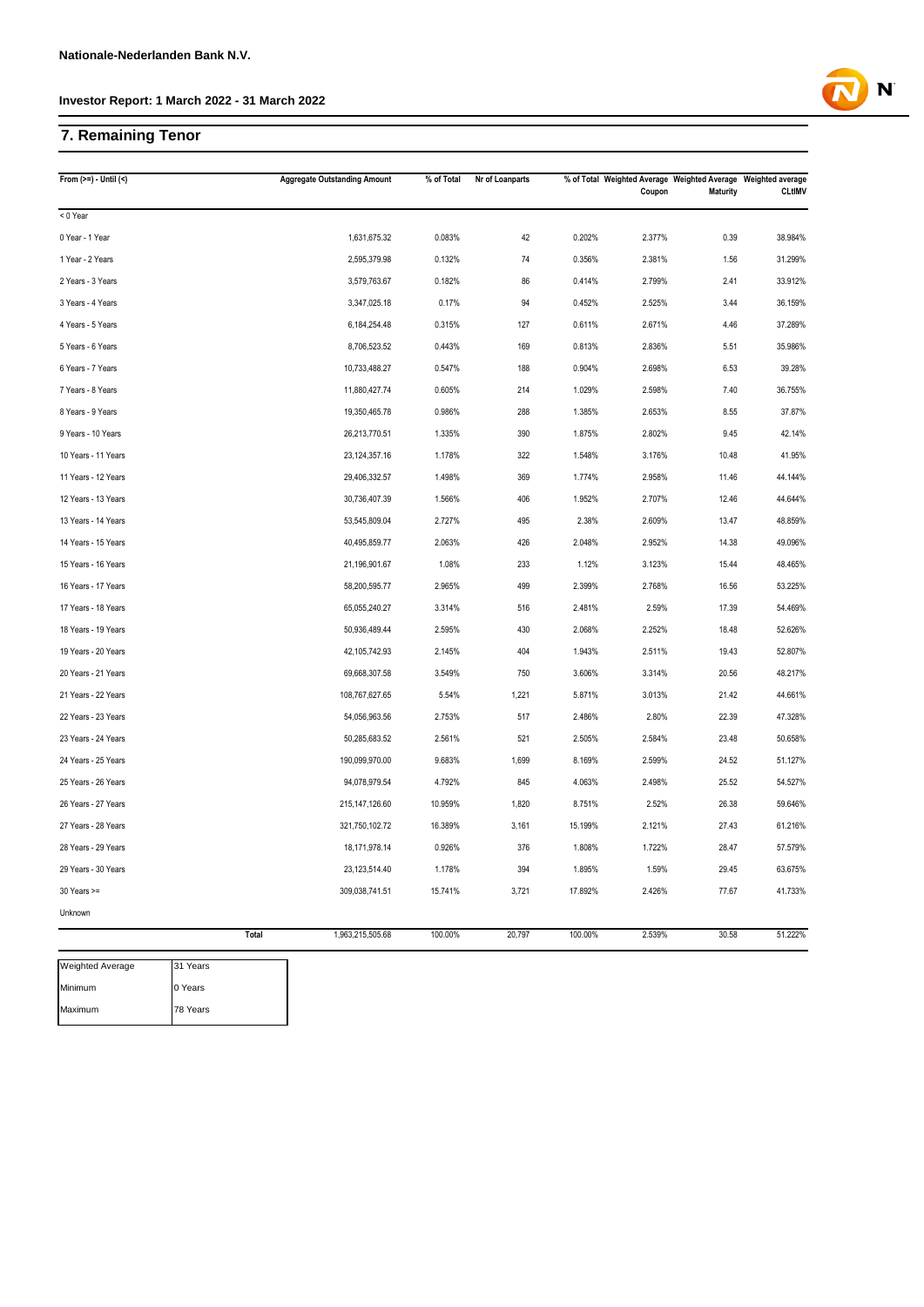# **8. Current Loan to Original Market Value**

| From $(>) -$ Until $(<=)$ | <b>Aggregate Outstanding Amount</b> | % of Total | Nr of Loans    |         | Coupon | % of Total Weighted Average Weighted Average Weighted average<br><b>Maturity</b> | <b>CLtIMV</b> |
|---------------------------|-------------------------------------|------------|----------------|---------|--------|----------------------------------------------------------------------------------|---------------|
| <b>NHG</b>                | 535,226,905.53                      | 27.263%    | 3,353          | 37.33%  | 2.46%  | 27.02                                                                            | 51.93%        |
| $= 10%$                   | 951,098.97                          | 0.048%     | 23             | 0.256%  | 2.215% | 40.40                                                                            | 4.453%        |
| 10 % - 20 %               | 6,971,018.84                        | 0.355%     | 101            | 1.124%  | 2.416% | 48.25                                                                            | 10.00%        |
| 20 % - 30 %               | 19,234,851.10                       | 0.98%      | 204            | 2.271%  | 2.527% | 41.55                                                                            | 16.371%       |
| 30 % - 40 %               | 41,256,730.82                       | 2.101%     | 324            | 3.607%  | 2.516% | 42.75                                                                            | 22.928%       |
| 40 % - 50 %               | 89,968,117.90                       | 4.583%     | 508            | 5.656%  | 2.538% | 39.45                                                                            | 31.272%       |
| 50 % - 60 %               | 128,010,221.42                      | 6.52%      | 601            | 6.691%  | 2.553% | 36.59                                                                            | 38.614%       |
| 60 % - 70 %               | 213,421,802.09                      | 10.871%    | 846            | 9.419%  | 2.535% | 32.97                                                                            | 45.472%       |
| 70 % - 80 %               | 307,613,601.29                      | 15.669%    | 1,071          | 11.924% | 2.577% | 31.33                                                                            | 51.866%       |
| 80 % - 90 %               | 338,676,456.62                      | 17.251%    | 1,107          | 12.325% | 2.596% | 28.78                                                                            | 58.373%       |
| 90 % - 100 %              | 281,002,480.47                      | 14.313%    | 841            | 9.363%  | 2.585% | 28.30                                                                            | 64.705%       |
| 100 % - 110 %             | 676,220.63                          | 0.034%     | $\overline{2}$ | 0.022%  | 2.391% | 39.76                                                                            | 73.064%       |
| 110 % - 120 %             | 206,000.00                          | 0.01%      | $\mathbf{1}$   | 0.011%  | 2.90%  | 16.83                                                                            | 68.92%        |
| 120 % - 130 %             |                                     |            |                |         |        |                                                                                  |               |
| 130 % - 140 %             |                                     |            |                |         |        |                                                                                  |               |
| 140 % - 150 %             |                                     |            |                |         |        |                                                                                  |               |
| 150% >                    |                                     |            |                |         |        |                                                                                  |               |
| Unknown                   |                                     |            |                |         |        |                                                                                  |               |
|                           | Total<br>1,963,215,505.68           | 100.00%    | 8,982          | 100.00% | 2.539% | 30.58                                                                            | 51.222%       |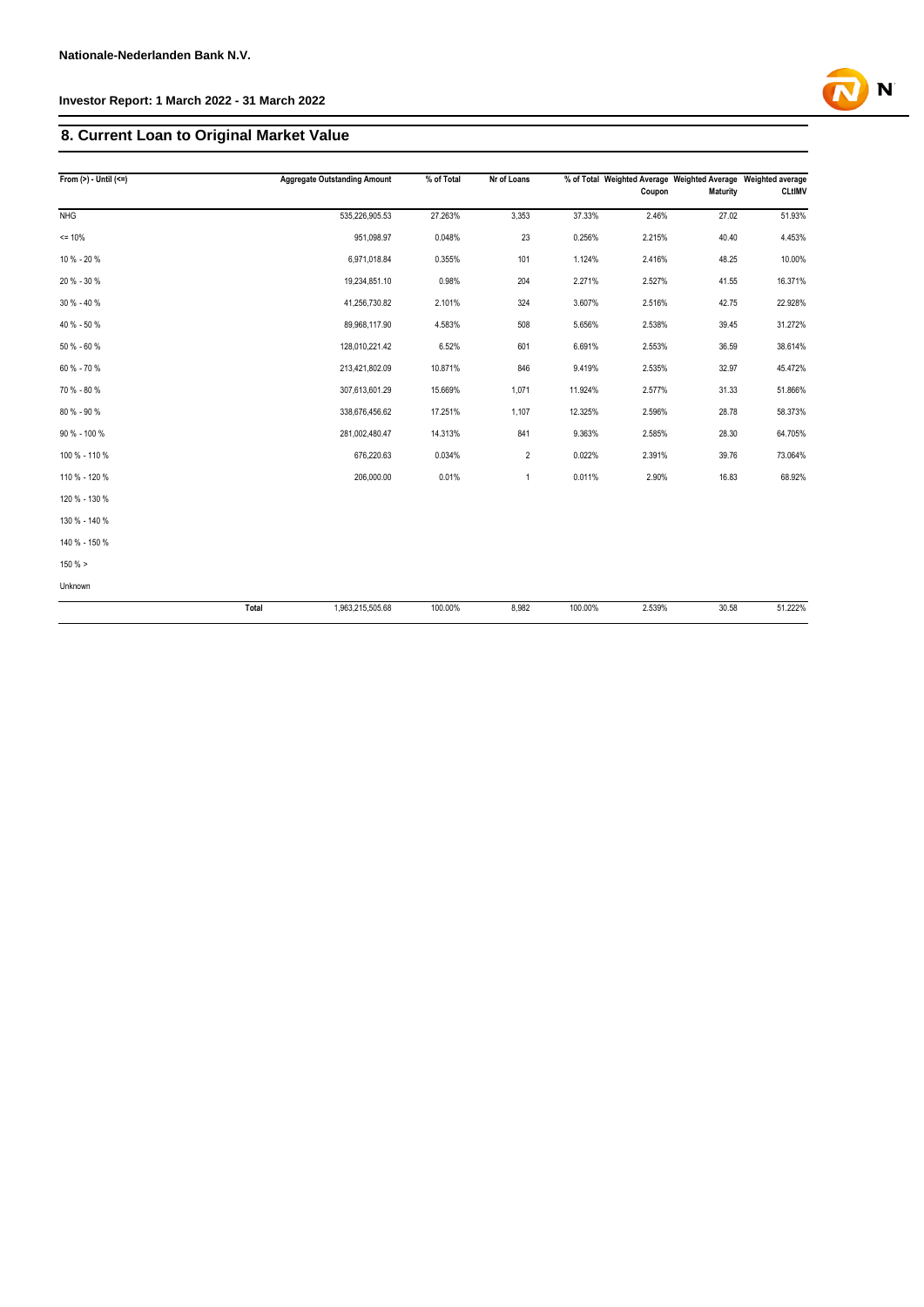### **9. Current Loan To Indexed Market Value**

| From $(>)$ - Until $(<=)$ | <b>Aggregate Outstanding Amount</b> |               | % of Total | Nr of Loans |         | Coupon | % of Total Weighted Average Weighted Average Weighted average<br><b>Maturity</b> | <b>CLtIMV</b> |
|---------------------------|-------------------------------------|---------------|------------|-------------|---------|--------|----------------------------------------------------------------------------------|---------------|
| NHG                       | 535,226,905.53                      |               | 27.263%    | 3,353       | 37.33%  | 2.46%  | 27.02                                                                            | 51.93%        |
| $= 10 \%$                 |                                     | 6,900,959.14  | 0.352%     | 112         | 1.247%  | 2.47%  | 54.33                                                                            | 7.657%        |
| 10 % - 20 %               |                                     | 38,716,604.64 | 1.972%     | 398         | 4.431%  | 2.505% | 48.10                                                                            | 15.963%       |
| 20 % - 30 %               |                                     | 87,696,640.02 | 4.467%     | 589         | 6.558%  | 2.582% | 40.14                                                                            | 25.621%       |
| 30 % - 40 %               | 180,072,487.32                      |               | 9.172%     | 859         | 9.564%  | 2.641% | 36.71                                                                            | 35.597%       |
| 40 % - 50 %               | 309,315,350.22                      |               | 15.756%    | 1,161       | 12.926% | 2.592% | 33.29                                                                            | 45.55%        |
| 50 % - 60 %               | 390,720,921.99                      |               | 19.902%    | 1,301       | 14.485% | 2.59%  | 29.53                                                                            | 54.941%       |
| 60 % - 70 %               | 303,625,295.23                      |               | 15.466%    | 899         | 10.009% | 2.58%  | 27.60                                                                            | 64.429%       |
| 70 % - 80 %               |                                     | 98,310,329.48 | 5.008%     | 284         | 3.162%  | 2.297% | 26.87                                                                            | 73.446%       |
| 80 % - 90 %               |                                     | 10,835,266.56 | 0.552%     | 23          | 0.256%  | 2.337% | 26.24                                                                            | 85.637%       |
| 90 % - 100 %              |                                     | 1,794,745.55  | 0.091%     | 3           | 0.033%  | 2.088% | 38.60                                                                            | 95.618%       |
| 100 % - 110 %             |                                     |               |            |             |         |        |                                                                                  |               |
| 110 % - 120 %             |                                     |               |            |             |         |        |                                                                                  |               |
| 120 % - 130 %             |                                     |               |            |             |         |        |                                                                                  |               |
| 130 % - 140 %             |                                     |               |            |             |         |        |                                                                                  |               |
| 140 % - 150 %             |                                     |               |            |             |         |        |                                                                                  |               |
| $150 \%$ >                |                                     |               |            |             |         |        |                                                                                  |               |
| Unknown                   |                                     |               |            |             |         |        |                                                                                  |               |
|                           | Total<br>1,963,215,505.68           |               | 100.00%    | 8,982       | 100.00% | 2.539% | 30.58                                                                            | 51.222%       |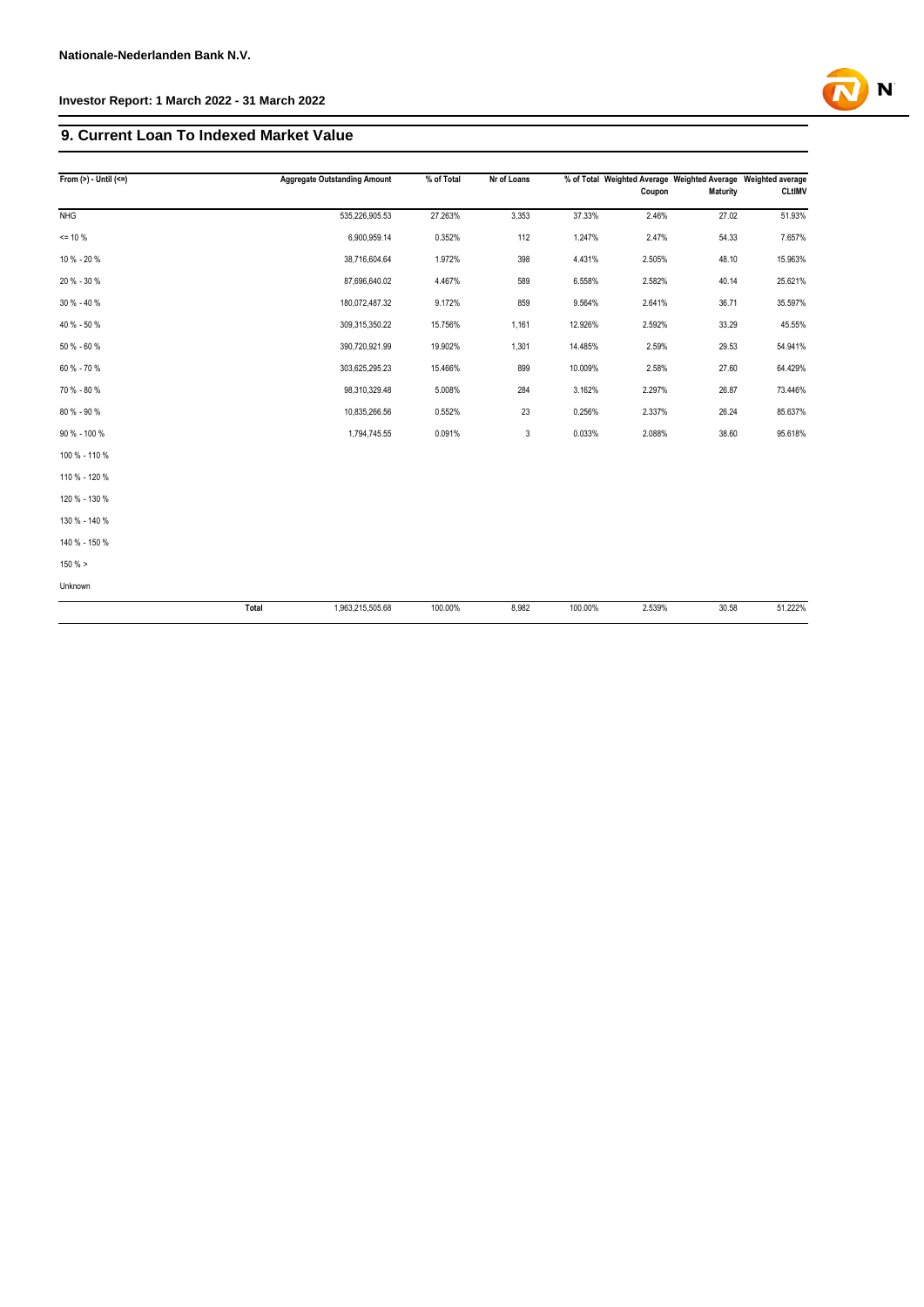# **10. Loanpart Coupon (interest rate bucket)**

| From $(>)$ - Until $(<=)$ | <b>Aggregate Outstanding Amount</b> | % of Total | Nr of Loanparts |         | Coupon | % of Total Weighted Average Weighted Average Weighted average<br>Maturity | <b>CLtIMV</b> |
|---------------------------|-------------------------------------|------------|-----------------|---------|--------|---------------------------------------------------------------------------|---------------|
| $= 0.5 \%$                |                                     |            |                 |         |        |                                                                           |               |
| $0.5 % - 1.0 %$           | 6,489,690.03                        | 0.331%     | 90              | 0.433%  | 0.944% | 26.86                                                                     | 38.987%       |
| $1.0 \% - 1.5 \%$         | 156,788,415.76                      | 7.986%     | 2,032           | 9.771%  | 1.286% | 35.25                                                                     | 46.086%       |
| $1.5 % - 2.0 %$           | 363,221,341.23                      | 18.501%    | 4,062           | 19.532% | 1.76%  | 31.89                                                                     | 53.722%       |
| $2.0 \% - 2.5 \%$         | 466,408,354.91                      | 23.757%    | 4,852           | 23.33%  | 2.273% | 31.14                                                                     | 53.259%       |
| 2.5 % - 3.0 %             | 614,929,647.74                      | 31.323%    | 5,743           | 27.615% | 2.756% | 29.66                                                                     | 52.35%        |
| $3.0 \% - 3.5 \%$         | 162,791,799.98                      | 8.292%     | 1,643           | 7.90%   | 3.195% | 32.33                                                                     | 49.845%       |
| $3.5% - 4.0%$             | 51,257,560.02                       | 2.611%     | 553             | 2.659%  | 3.747% | 30.53                                                                     | 45.835%       |
| $4.0 \% - 4.5 \%$         | 54,579,197.84                       | 2.78%      | 694             | 3.337%  | 4.19%  | 24.15                                                                     | 41.93%        |
| $4.5 % -5.0 %$            | 41,378,985.78                       | 2.108%     | 556             | 2.673%  | 4.772% | 21.39                                                                     | 44.596%       |
| $5.0 % - 5.5 %$           | 34,682,916.83                       | 1.767%     | 419             | 2.015%  | 5.254% | 21.03                                                                     | 43.547%       |
| $5.5 % -6.0 %$            | 8,208,178.46                        | 0.418%     | 120             | 0.577%  | 5.753% | 18.75                                                                     | 40.451%       |
| $6.0 % - 6.5 %$           | 2,387,527.05                        | 0.122%     | 32              | 0.154%  | 6.225% | 28.21                                                                     | 40.328%       |
| $6.5 % -7.0 %$            | 91,890.05                           | 0.005%     | $\mathbf{1}$    | 0.005%  | 6.55%  | 77.67                                                                     | 8.526%        |
| $7.0 \%$ >                |                                     |            |                 |         |        |                                                                           |               |
| Unknown                   |                                     |            |                 |         |        |                                                                           |               |
|                           | 1,963,215,505.68<br>Total           | 100.00%    | 20,797          | 100.00% | 2.539% | 30.58                                                                     | 51.222%       |

| <b>Weighted Average</b> | 2.5% |
|-------------------------|------|
| Minimum                 | 0.7% |
| Maximum                 | 6.6% |

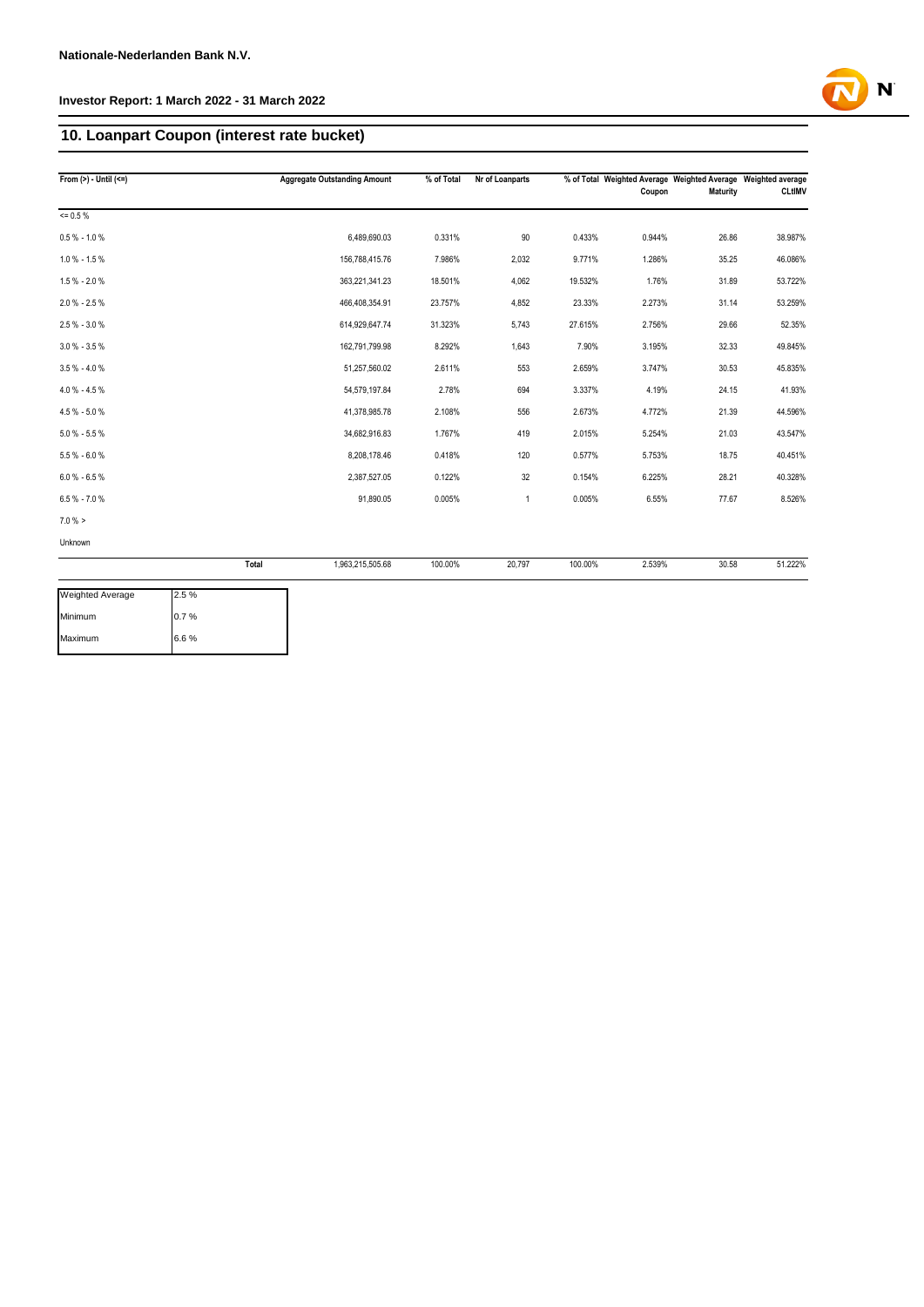# **11. Remaining Interest Rate Fixed Period**

| From $(>=) -$ Until $($     | <b>Aggregate Outstanding Amount</b> | % of Total | Nr of Loanparts |         | Coupon | % of Total Weighted Average Weighted Average Weighted average<br>Maturity | <b>CLtIMV</b> |
|-----------------------------|-------------------------------------|------------|-----------------|---------|--------|---------------------------------------------------------------------------|---------------|
| $<$ 1 year(s)               | 93,644,850.24                       | 4.77%      | 1,265           | 6.083%  | 2.673% | 32.98                                                                     | 44.42%        |
| $1$ year(s) - $2$ year(s)   | 65,599,658.06                       | 3.341%     | 887             | 4.265%  | 3.552% | 23.72                                                                     | 41.803%       |
| $2$ year(s) - $3$ year(s)   | 40,875,639.12                       | 2.082%     | 557             | 2.678%  | 3.305% | 30.34                                                                     | 41.43%        |
| $3$ year(s) - 4 year(s)     | 46,051,965.18                       | 2.346%     | 667             | 3.207%  | 2.627% | 38.84                                                                     | 40.569%       |
| $4$ year(s) - $5$ year(s)   | 85,821,757.92                       | 4.371%     | 1,038           | 4.991%  | 2.582% | 35.54                                                                     | 45.061%       |
| $5$ year(s) - $6$ year(s)   | 65,632,504.77                       | 3.343%     | 825             | 3.967%  | 2.573% | 33.48                                                                     | 46.604%       |
| $6$ year(s) - 7 year(s)     | 102,674,105.56                      | 5.23%      | 1,066           | 5.126%  | 2.439% | 29.25                                                                     | 51.782%       |
| 7 year(s) - 8 year(s)       | 183,674,269.73                      | 9.356%     | 1,755           | 8.439%  | 1.967% | 30.33                                                                     | 54.954%       |
| 8 year(s) - 9 year(s)       | 87, 157, 121.25                     | 4.44%      | 993             | 4.775%  | 2.261% | 36.62                                                                     | 45.526%       |
| $9$ year(s) - 10 year(s)    | 104,960,652.25                      | 5.346%     | 1,198           | 5.76%   | 2.161% | 33.74                                                                     | 47.131%       |
| 10 year(s) - 11 year(s)     | 40,036,412.76                       | 2.039%     | 473             | 2.274%  | 3.60%  | 27.41                                                                     | 45.411%       |
| 11 year(s) - 12 year(s)     | 26,764,330.62                       | 1.363%     | 305             | 1.467%  | 3.14%  | 24.67                                                                     | 49.594%       |
| 12 year(s) - 13 year(s)     | 42,085,817.69                       | 2.144%     | 459             | 2.207%  | 2.593% | 25.87                                                                     | 50.472%       |
| 13 year(s) - 14 year(s)     | 47,120,394.29                       | 2.40%      | 486             | 2.337%  | 2.771% | 27.78                                                                     | 47.516%       |
| 14 year(s) - 15 year(s)     | 171,724,845.19                      | 8.747%     | 1,564           | 7.52%   | 2.838% | 27.75                                                                     | 50.404%       |
| 15 year(s) - 16 year(s)     | 94,224,814.28                       | 4.80%      | 854             | 4.106%  | 2.876% | 30.16                                                                     | 52.658%       |
| 16 year(s) - 17 year(s)     | 184,466,933.22                      | 9.396%     | 1,550           | 7.453%  | 2.759% | 28.63                                                                     | 57.941%       |
| 17 year(s) - 18 year(s)     | 270,708,576.39                      | 13.789%    | 2,688           | 12.925% | 2.313% | 28.78                                                                     | 57.967%       |
| 18 year(s) - 19 year(s)     | 91,902,941.36                       | 4.681%     | 939             | 4.515%  | 2.146% | 33.81                                                                     | 52.648%       |
| 19 year(s) - 20 year(s)     | 60,007,219.88                       | 3.057%     | 624             | 3.00%   | 1.966% | 38.91                                                                     | 52.839%       |
| $20$ year(s) - $21$ year(s) | 511,647.92                          | 0.026%     | $\,6\,$         | 0.029%  | 2.179% | 21.16                                                                     | 43.994%       |
| 21 year(s) - 22 year(s)     | 2,710,927.32                        | 0.138%     | 33              | 0.159%  | 2.26%  | 21.47                                                                     | 46.409%       |
| $22$ year(s) - $23$ year(s) | 1,563,142.36                        | 0.08%      | 18              | 0.087%  | 2.738% | 22.49                                                                     | 41.061%       |
| 23 year(s) - 24 year(s)     | 3,030,817.34                        | 0.154%     | 35              | 0.168%  | 2.78%  | 23.85                                                                     | 51.716%       |
| 24 year(s) - 25 year(s)     | 9,643,482.96                        | 0.491%     | 75              | 0.361%  | 2.513% | 24.71                                                                     | 51.335%       |
| 25 year(s) - 26 year(s)     | 5,552,422.91                        | 0.283%     | 45              | 0.216%  | 2.53%  | 25.56                                                                     | 57.153%       |
| 26 year(s) - 27 year(s)     | 13,088,624.24                       | 0.667%     | 87              | 0.418%  | 2.603% | 26.39                                                                     | 61.021%       |
| 27 year(s) - 28 year(s)     | 14,854,938.11                       | 0.757%     | 179             | 0.861%  | 2.447% | 27.25                                                                     | 61.061%       |
| 28 year(s) - 29 year(s)     | 2,738,875.28                        | 0.14%      | 44              | 0.212%  | 2.032% | 27.64                                                                     | 59.633%       |
| 29 year(s) - 30 year(s)     | 4,385,817.48                        | 0.223%     | 82              | 0.394%  | 1.922% | 34.26                                                                     | 63.726%       |
| $30$ year(s) >=             |                                     |            |                 |         |        |                                                                           |               |
|                             | <b>Total</b><br>1,963,215,505.68    | 100.00%    | 20,797          | 100.00% | 2.539% | 30.58                                                                     | 51.222%       |

| <b>Weighted Average</b> | 12 year(s) |
|-------------------------|------------|
| Minimum                 | year(s)    |
| Maximum                 | 30 year(s) |

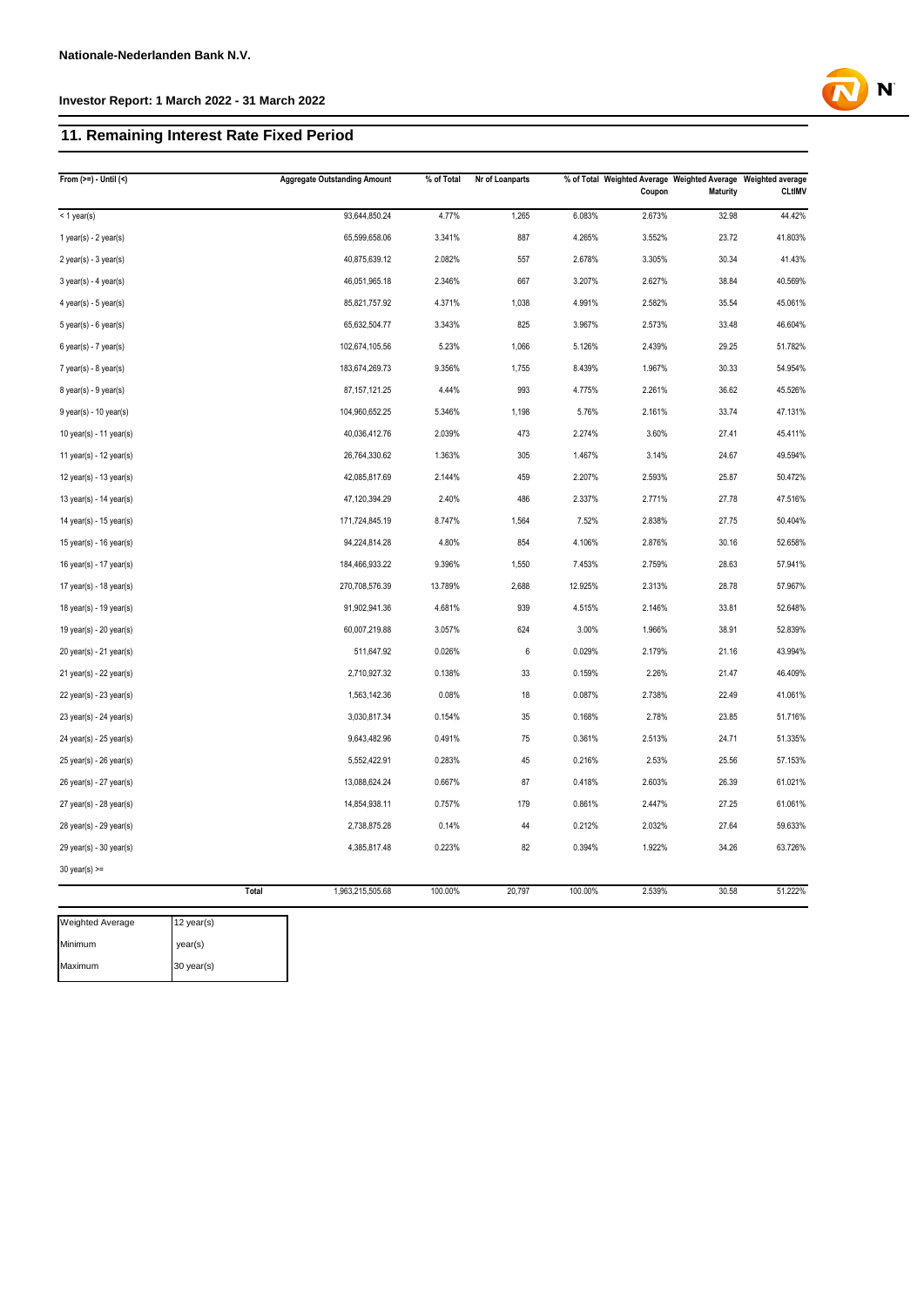# **12. Interest Payment Type**

|          |       | <b>Aggregate Outstanding Amount</b> | % of Total | Nr of Loanparts |         | Coupon | % of Total Weighted Average Weighted Average Weighted average<br><b>Maturity</b> | <b>CLtIMV</b> |
|----------|-------|-------------------------------------|------------|-----------------|---------|--------|----------------------------------------------------------------------------------|---------------|
| Fixed    |       | 1,957,231,425.95                    | 99.695%    | 20.627          | 99.183% | 2.542% | 30.59                                                                            | 51.232%       |
| Floating |       | 5.984.079.73                        | 0.305%     | 170             | 0.817%  | 1.524% | 27.56                                                                            | 47.924%       |
| Unknown  |       |                                     |            |                 |         |        |                                                                                  |               |
|          | Total | 1,963,215,505.68                    | 100.00%    | 20.797          | 100.00% | 2.539% | 30.58                                                                            | 51.222%       |

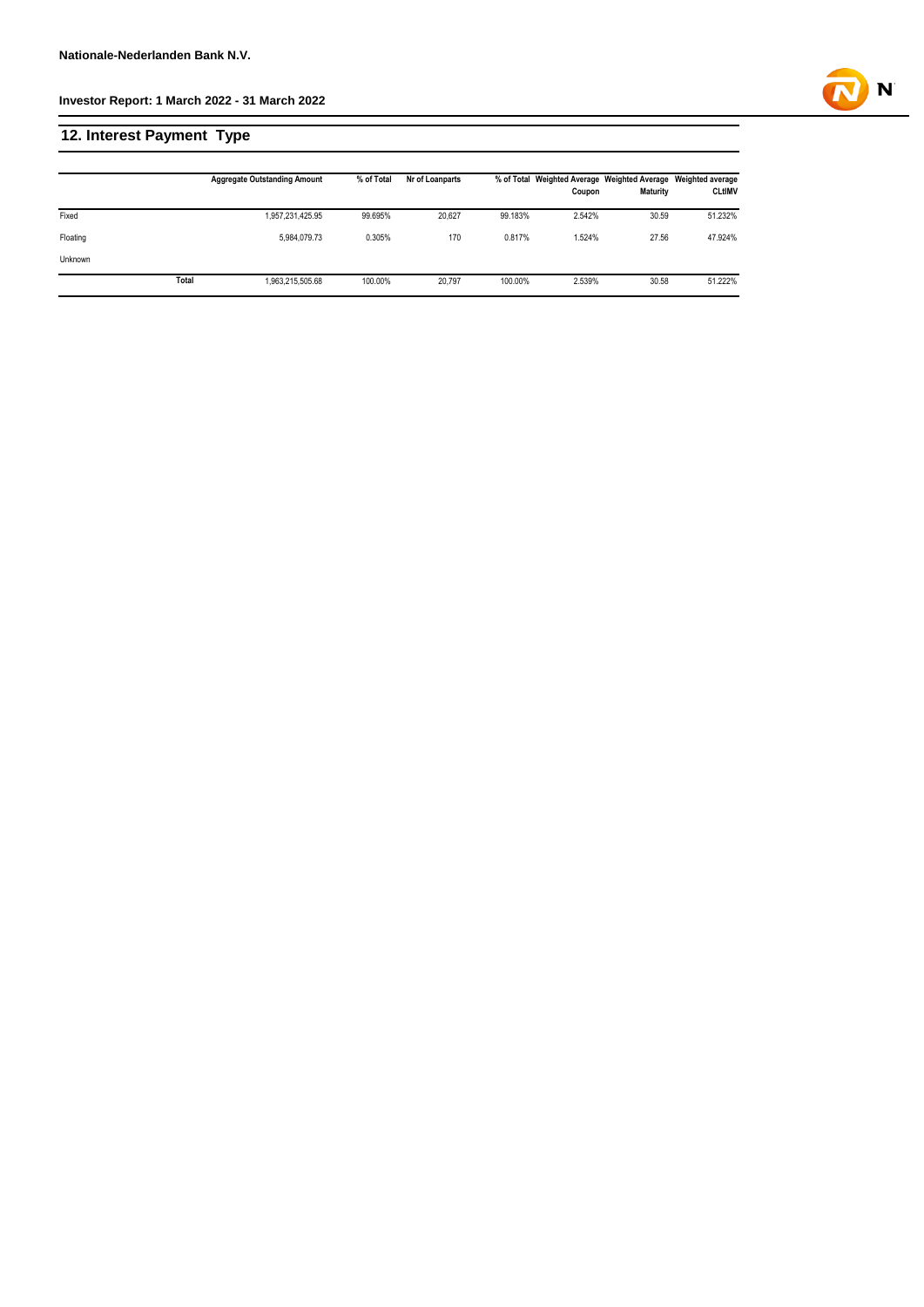# **13. Property Description**

| <b>Description</b> |       | <b>Aggregate Outstanding Amount</b> | % of Total | Nr of Borrowers |         | Coupon | % of Total Weighted Average Weighted Average Weighted average<br>Maturity | <b>CLtIMV</b> |
|--------------------|-------|-------------------------------------|------------|-----------------|---------|--------|---------------------------------------------------------------------------|---------------|
| Flat / Apartment   |       | 204,313,449.13                      | 10.407%    | 1,137           | 12.659% | 2.33%  | 31.13                                                                     | 50.77%        |
| House              |       | 1,745,347,641.13                    | 88.902%    | 7.793           | 86.762% | 2.564% | 30.48                                                                     | 51.315%       |
| Shop/House         |       | 13.554.415.42                       | 0.69%      | 52              | 0.579%  | 2.454% | 35.21                                                                     | 46.048%       |
|                    | Total | 1,963,215,505.68                    | 100.00%    | 8,982           | 100.00% | 2.539% | 30.58                                                                     | 51.222%       |

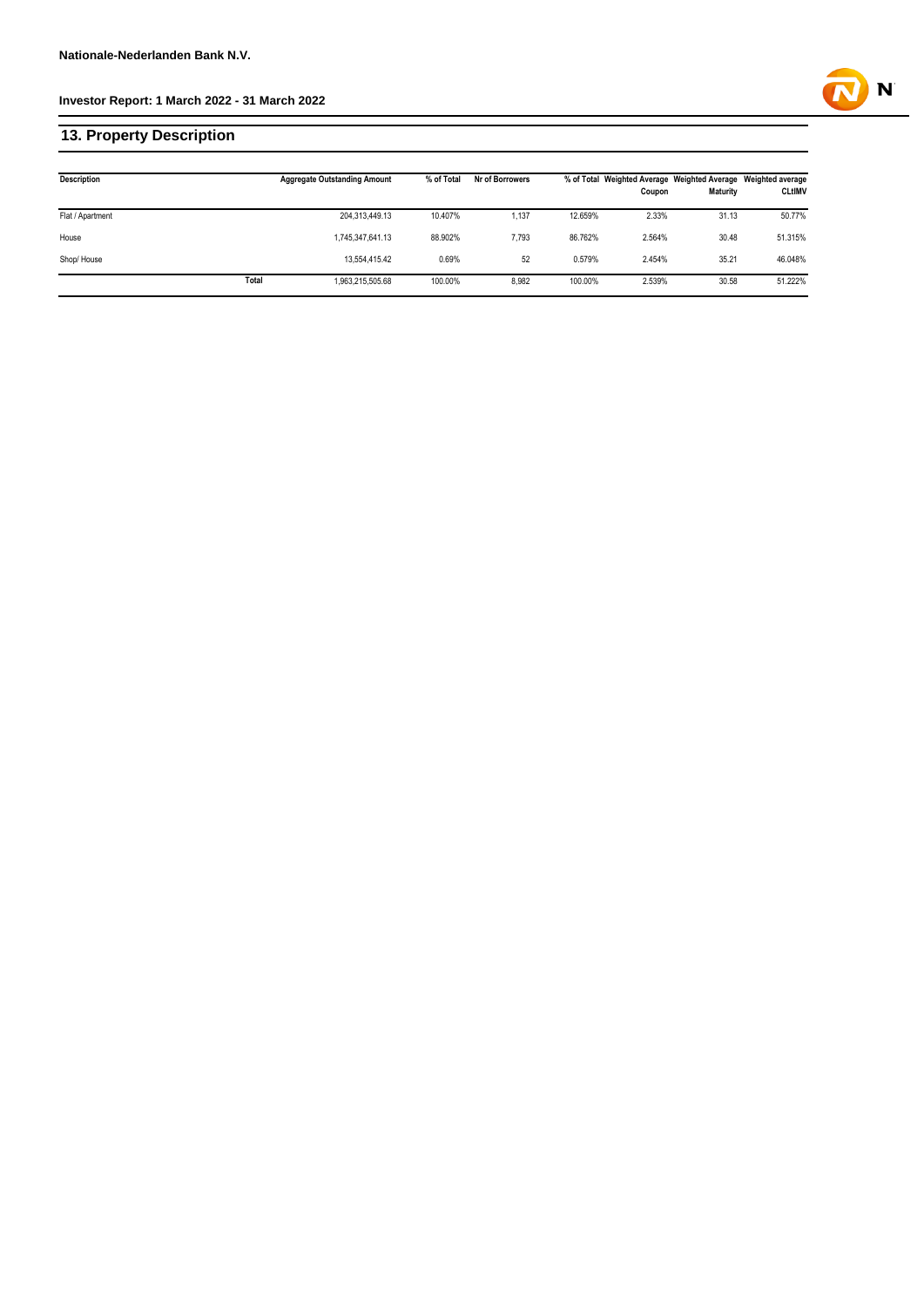# **14. Geographical Distribution (by province)**

| Province      |              | <b>Aggregate Outstanding Amount</b> | % of Total | Nr of Borrowers |         | Coupon | % of Total Weighted Average Weighted Average Weighted average<br>Maturity | <b>CLtIMV</b> |
|---------------|--------------|-------------------------------------|------------|-----------------|---------|--------|---------------------------------------------------------------------------|---------------|
| Drenthe       |              | 44,233,907.28                       | 2.253%     | 237             | 2.639%  | 2.555% | 29.67                                                                     | 52.076%       |
| Utrecht       |              | 151,852,480.74                      | 7.735%     | 623             | 6.936%  | 2.546% | 30.33                                                                     | 48.597%       |
| Zeeland       |              | 43,589,307.09                       | 2.22%      | 249             | 2.772%  | 2.67%  | 30.66                                                                     | 49.921%       |
| Zuid-Holland  |              | 544,599,849.72                      | 27.74%     | 2,459           | 27.377% | 2.537% | 30.03                                                                     | 51.062%       |
| Flevoland     |              | 58,821,580.79                       | 2.996%     | 282             | 3.14%   | 2.501% | 29.10                                                                     | 51.017%       |
| Friesland     |              | 48,565,874.31                       | 2.474%     | 257             | 2.861%  | 2.438% | 32.94                                                                     | 54.863%       |
| Gelderland    |              | 220.096.376.21                      | 11.211%    | 981             | 10.922% | 2.531% | 29.48                                                                     | 52.153%       |
| Groningen     |              | 53,162,667.49                       | 2.708%     | 290             | 3.229%  | 2.427% | 32.16                                                                     | 52.715%       |
| Limburg       |              | 82,488,247.85                       | 4.202%     | 453             | 5.043%  | 2.587% | 30.90                                                                     | 55.035%       |
| Noord-Brabant |              | 295.700.908.03                      | 15.062%    | 1,329           | 14.796% | 2.593% | 30.19                                                                     | 52.832%       |
| Noord-Holland |              | 312,912,110.21                      | 15.939%    | 1,272           | 14.162% | 2.524% | 32.03                                                                     | 47.795%       |
| Overijssel    |              | 107,192,195.96                      | 5.46%      | 550             | 6.123%  | 2.482% | 31.87                                                                     | 54.376%       |
| Unspecified   |              |                                     |            |                 |         |        |                                                                           |               |
|               | <b>Total</b> | 1,963,215,505.68                    | 100.00%    | 8,982           | 100.00% | 2.539% | 30.58                                                                     | 51.222%       |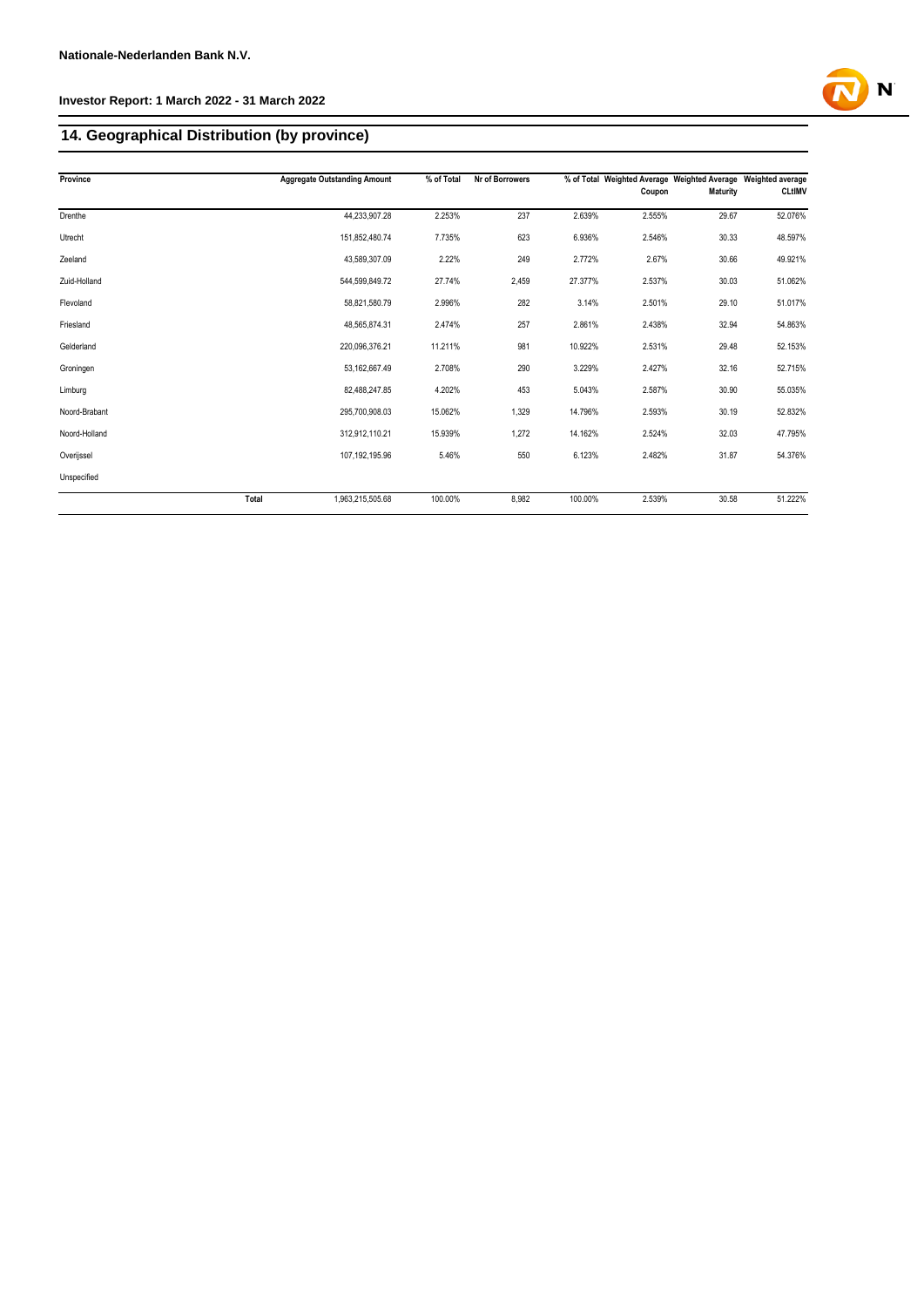

# **15. Occupancy**

| <b>Description</b> |       | <b>Aggregate Outstanding Amount</b> | % of Total | Nr of Borrowers |         | Coupon | % of Total Weighted Average Weighted Average Weighted average<br>Maturity | <b>CLtIMV</b> |
|--------------------|-------|-------------------------------------|------------|-----------------|---------|--------|---------------------------------------------------------------------------|---------------|
| Owner Occupied     |       | 1,963,215,505.68                    | 100.00%    | 8,982           | 100.00% | 2.539% | 30.58                                                                     | 51.222%       |
| Buy-to-let         |       |                                     |            |                 |         |        |                                                                           |               |
| Unknown            |       |                                     |            |                 |         |        |                                                                           |               |
|                    | Total | 1,963,215,505.68                    | 100.00%    | 8,982           | 100.00% | 2.539% | 30.58                                                                     | 51.222%       |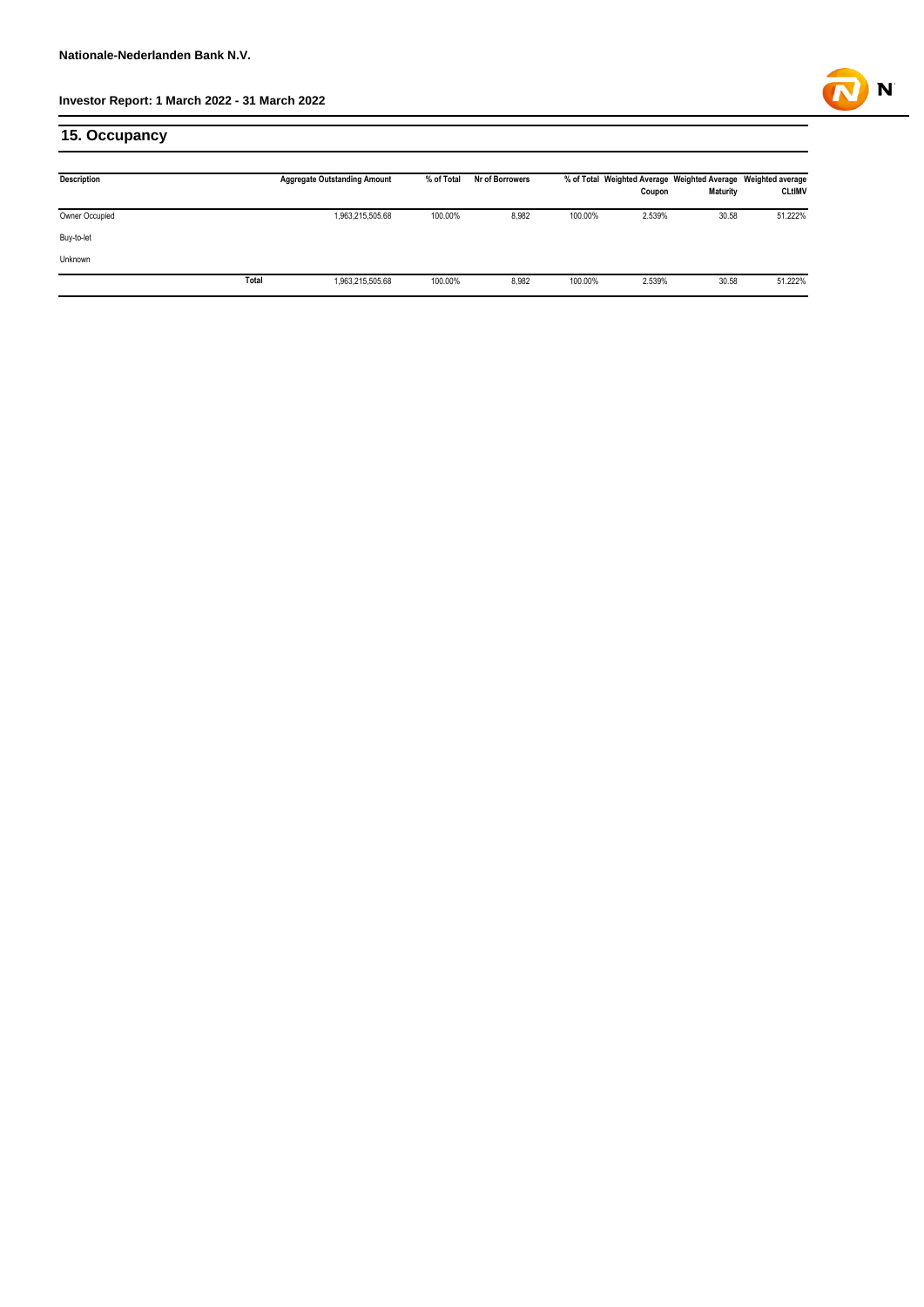

# **16. Loanpart Payment Frequency**

| <b>Description</b> |       | <b>Aggregate Outstanding Amount</b> | % of Total | Nr of Loanparts |         | Coupon | % of Total Weighted Average Weighted Average Weighted average<br>Maturity | <b>CLtIMV</b> |
|--------------------|-------|-------------------------------------|------------|-----------------|---------|--------|---------------------------------------------------------------------------|---------------|
| Half-yearly        |       |                                     |            |                 |         |        |                                                                           |               |
| Yearly             |       |                                     |            |                 |         |        |                                                                           |               |
| Quarterly          |       |                                     |            |                 |         |        |                                                                           |               |
| Monthly            |       | 1,963,215,505.68                    | 100.00%    | 20,797          | 100.00% | 2.539% | 30.58                                                                     | 51.222%       |
| Unknown            |       |                                     |            |                 |         |        |                                                                           |               |
|                    | Total | 1,963,215,505.68                    | 100.00%    | 20,797          | 100.00% | 2.539% | 30.58                                                                     | 51.222%       |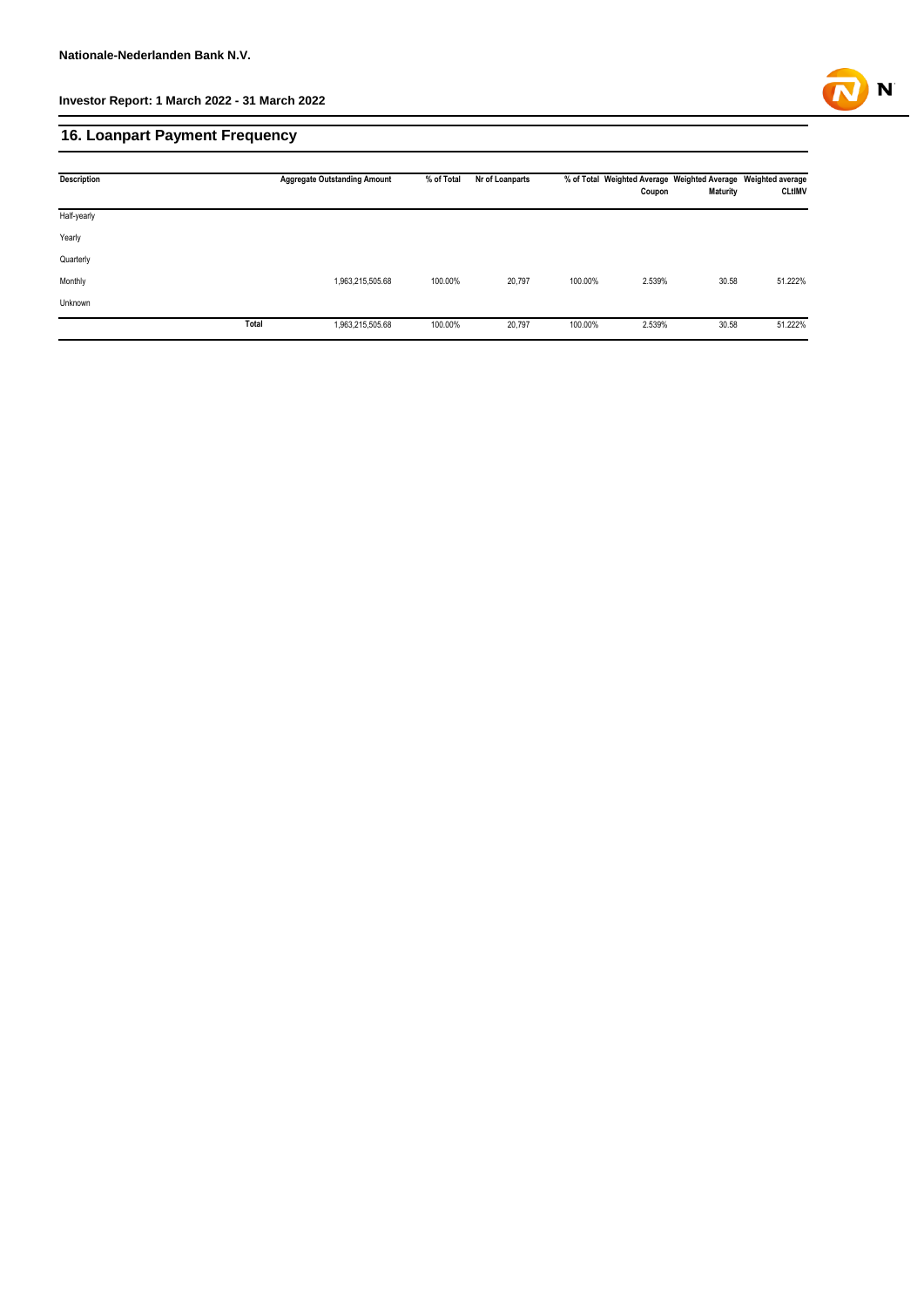# **17. Guarantee Type**

|                      |       | <b>Aggregate Outstanding Amount</b> | % of Total | Nr of Loans |         | Coupon | % of Total Weighted Average Weighted Average Weighted average<br><b>Maturity</b> | <b>CLtIMV</b> |
|----------------------|-------|-------------------------------------|------------|-------------|---------|--------|----------------------------------------------------------------------------------|---------------|
| <b>NHG Guarantee</b> |       | 535,226,905.53                      | 27.263%    | 3,353       | 37.33%  | 2.46%  | 27.02                                                                            | 51.93%        |
| Non-NHG Guarantee    |       | 1,427,988,600.15                    | 72.737%    | 5.629       | 62.67%  | 2.569% | 31.92                                                                            | 50.957%       |
| Unknown              |       |                                     |            |             |         |        |                                                                                  |               |
|                      | Total | 1,963,215,505.68                    | 100.00%    | 8.982       | 100.00% | 2.539% | 30.58                                                                            | 51.222%       |

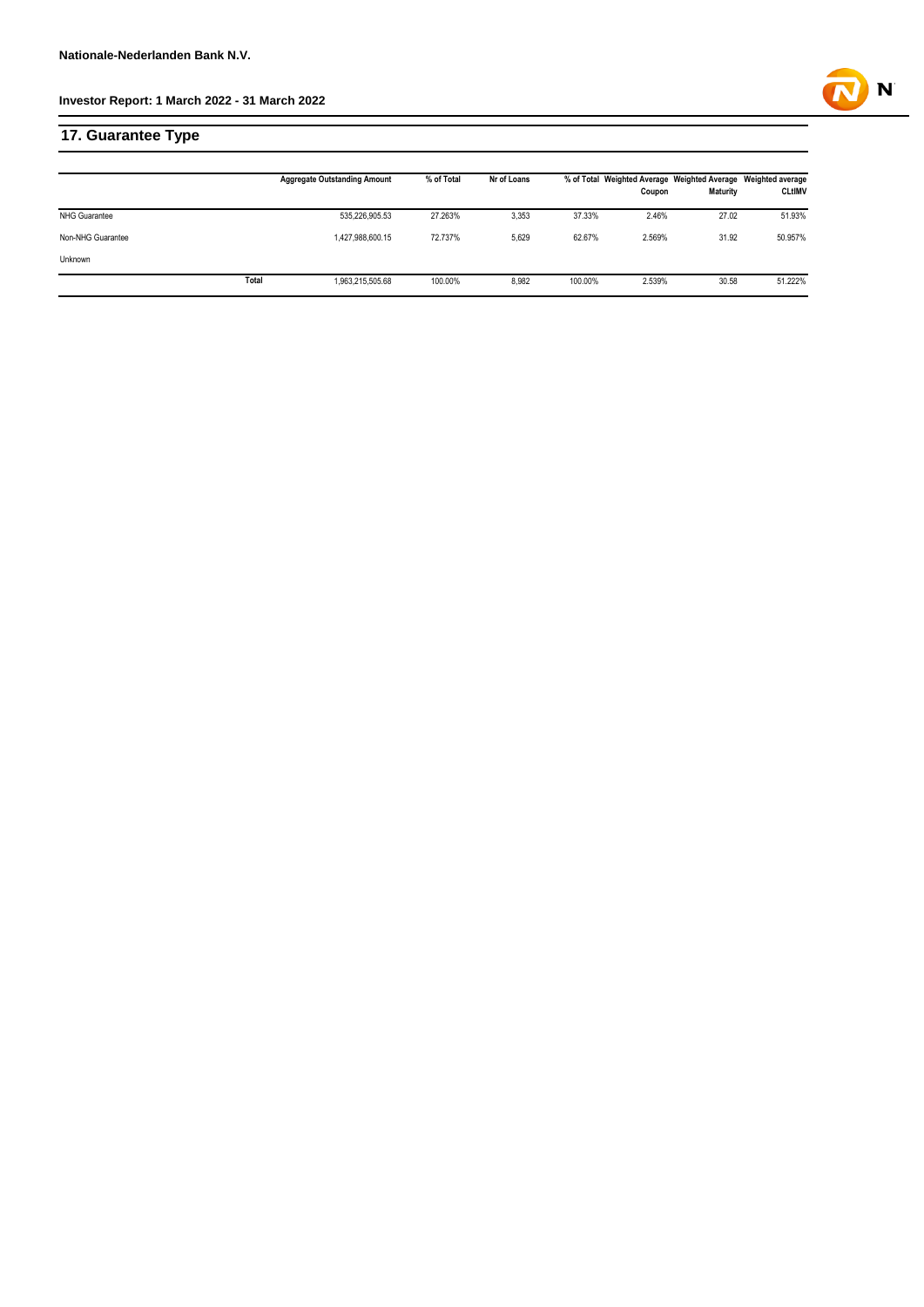#### **Glossary**



**NN** 

α (alfa) Gross set-off as determined according to Asset Monitoring Agreement;

β (beta) For each Mortgage Receivable the lower of (i) the LTV Cut-Off percentage of its indexed valuation and (ii) α minus L